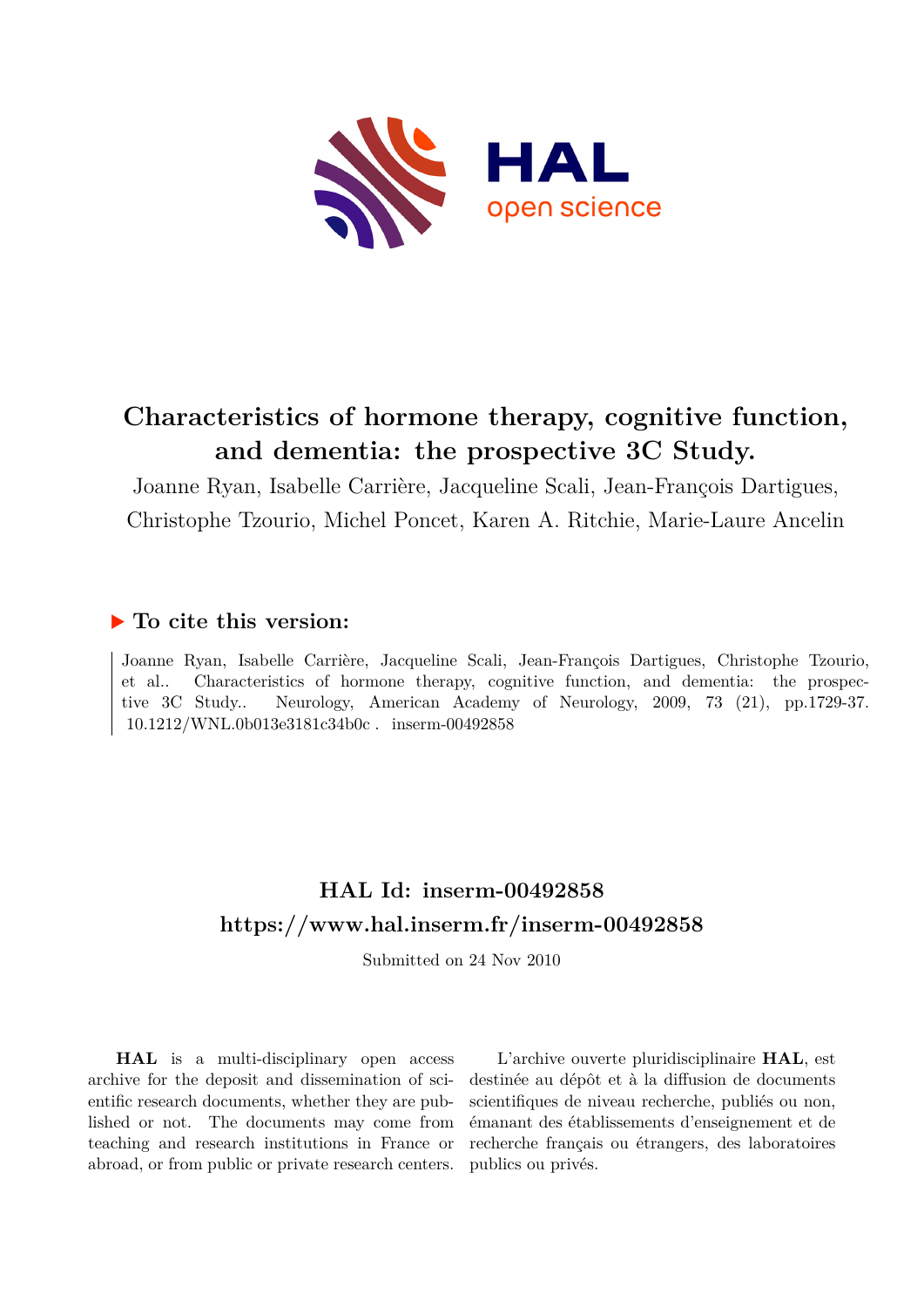**Characteristics of hormone therapy, cognitive function and dementia: the prospective Three city Study.** 

\*J. Ryan, MSc. $\ddagger^{1,2,3}$ , I. Carrière, PhD. $\ddagger^{1,2}$ , J. Scali<sup>1,2</sup>, MSc., J.F. Dartigues, MD.<sup>4</sup>, C. Tzourio, MD. <sup>5,6</sup>, M. Poncet, MD.<sup>7</sup>, K. Ritchie, PhD.<sup>1,2</sup>, M-L. Ancelin, PhD.<sup>1,2</sup>

<sup>1</sup>Inserm, U888, Montpellier, F-34093 France ; <sup>2</sup>Univ Montpellier1, Montpellier, F-34000 France ; <sup>3</sup>Department of Psychiatry, The University of Melbourne, Melbourne, Australia; <sup>4</sup>Inserm, U897, Univ Bordeaux 2, Bordeaux, France; <sup>5</sup>Inserm U708, Paris, France; <sup>6</sup>UPMC Univ Paris 06, F-75005, Paris, France; <sup>7</sup>Inserm U751, CHU La Timone, Marseille

\*Corresponding Author: Inserm U888, Nervous System Pathologies: Epidemiological and Clinical Research. Hôpital La Colombière, 39 avenue Charles Flahault, BP 34493, 34093 Montpellier Cedex 5, France. Telephone: +33 499 614 565, Fax: +33 499 614 579. Email: [joanne.ryan@inserm.fr,](mailto:joanne.ryan@inserm.fr)

‡ Conducted the statistical analysis.

[isabelle.carriere@inserm.fr](mailto:isabelle.carriere@inserm.fr) (IC); [jacqueline.scali@inserm.fr](mailto:jacqueline.scali@inserm.fr) (JS); [jean](mailto:jean-francois.dartigues@isped.u-bordeaux2.fr)[francois.dartigues@isped.u-bordeaux2.fr](mailto:jean-francois.dartigues@isped.u-bordeaux2.fr) (JF); [christophe.tzourio@upmc.fr](mailto:christophe.tzourio@upmc.fr) (CT); [michel.poncet@mail.ap-hm.fr](mailto:michel.poncet@mail.ap-hm.fr) (MP); [karen.ritchie@inserm.fr](mailto:karen.ritchie@inserm.fr) (KR); [marie](mailto:marie-laure.ancelin@inserm.fr)[laure.ancelin@inserm.fr](mailto:marie-laure.ancelin@inserm.fr) (MLA)

Paper: 2983 words Abstract: 250 words Title character count: 94 References: 40 Tables: 5 Figures: 0

**Neurology Search Terms:** All Cognitive Disorders/Dementia [25]; Alzheimer's disease [26]; Cognitive aging [36]; Cohort studies [54]; Risk factors in epidemiology [59].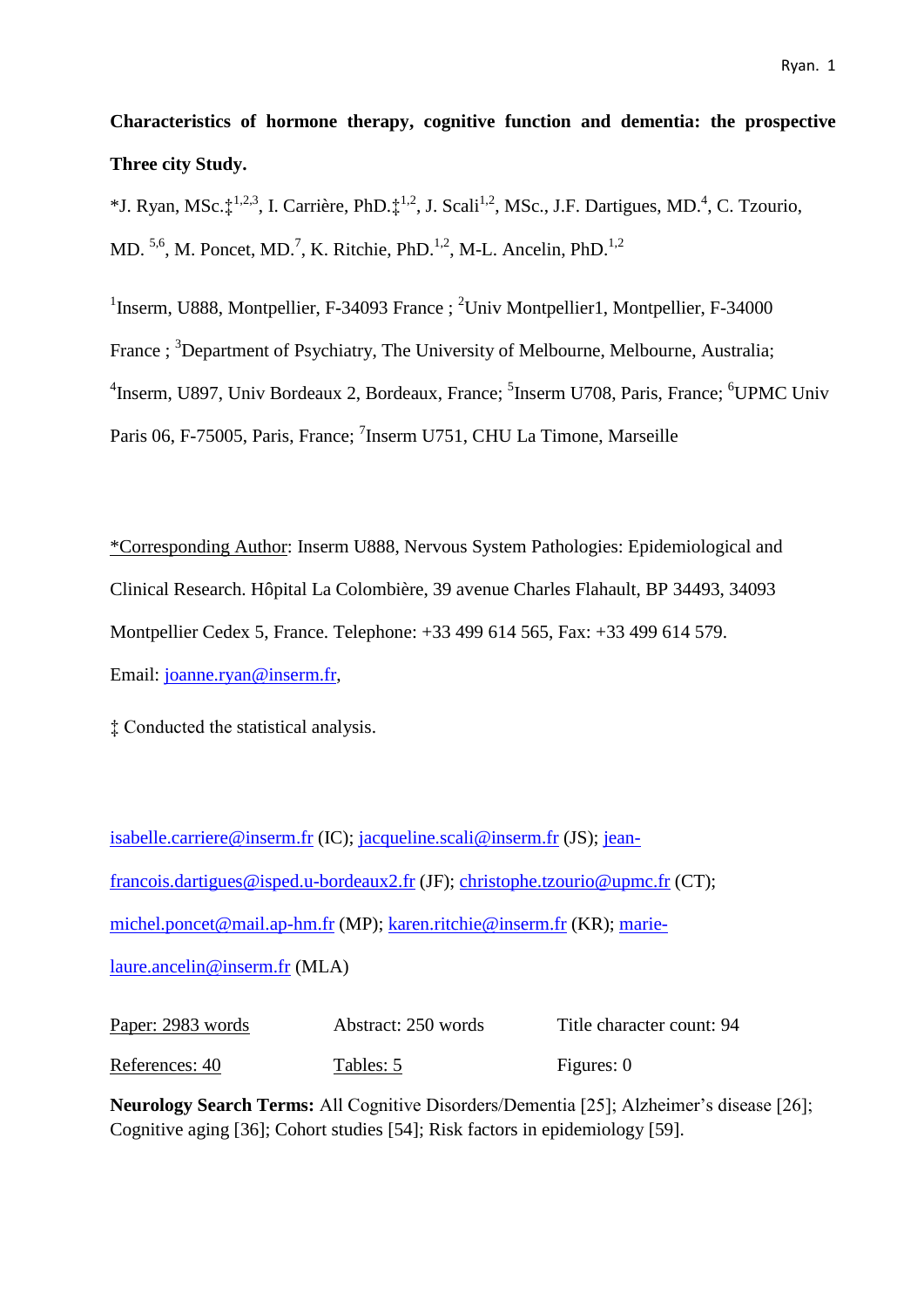#### **Study sponsorship**

The 3C Study is conducted under a partnership agreement between Inserm, the Victor Segalen – Bordeaux II University and Sanofi-Synthélabo. The Fondation pour la Recherche Médicale funded the preparation and first phase of the study. The 3C-Study is also supported by the Caisse Nationale Maladie des Travailleurs Salariés, Direction Générale de la Santé, MGEN, Institut de la Longévité, Agence Française de Sécurité Sanitaire des Produits de Santé, the Regional Governments of Aquitaine, Bourgogne and Languedoc-Roussillon and, the Fondation de France, the Ministry of Research-Inserm Programme "Cohorts and collection of biological material". Part of this project is financed by a grant from the Agence Nationale de la Recherche (ANR) project 07 LVIE 004.

#### **Disclosure**

All authors report no disclosures.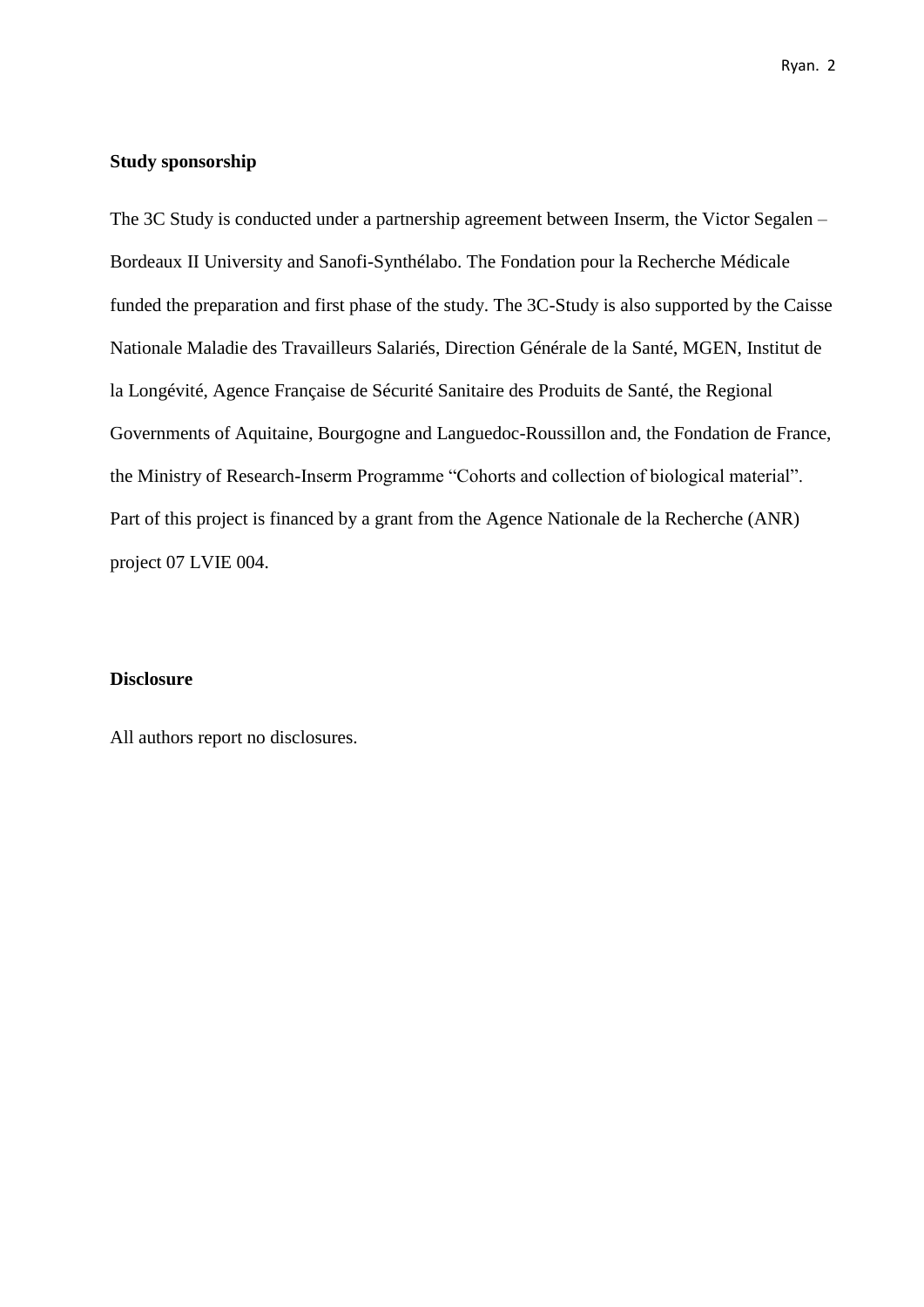#### **ABSTRACT**

**Objectives:** To examine the association between hormone therapy (HT) and cognitive performance or dementia, focusing on the duration and type of treatment used, as well as the timing of initiation of HT in relation to the menopause.

**Methods:** Women 65 years and older were recruited in France as part of the Three City Study. At baseline and 2 and 4 year follow-up, women were administered a short cognitive test battery and a clinical diagnosis of dementia was made. Detailed information was also gathered relating to current and past HT use. Analysis was adjusted for a number of socio-demographic, behavioural, physical and mental health variables, as well as Apolipoprotein ε4 (Apoe-ε4).

**Results:** Among 3130 naturally postmenopausal women, current HT users performed significantly better than never users on verbal fluency, working memory and psychomotor speed. These associations varied according to the type of treatment and a longer duration of HT appeared to be more beneficial. However, initiation of HT close to the menopause was not associated with better cognition. HT did not significantly reduce dementia risk over 4 years but current treatment diminished the negative effect associated with Apoe-ε4.

**Conclusions:** Current HT was associated with better performance in certain cognitive domains but these associations are dependent on the duration and type of treatment used. We found no evidence that HT needs to be initiated close to the menopause to have a beneficial effect on cognitive function in later life. Current HT may decrease the risk of dementia associated with the Apoe-ε4 allele.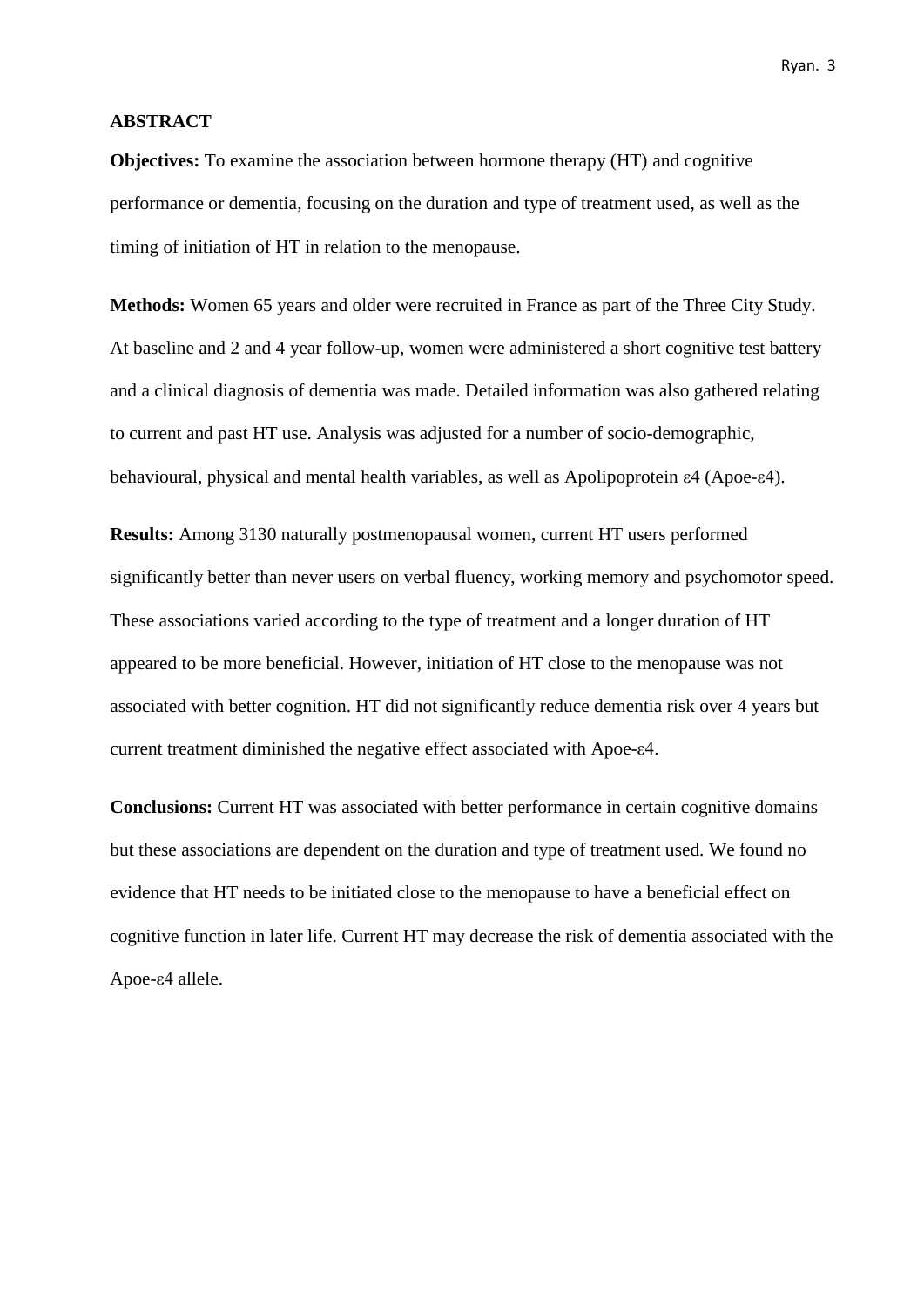#### **INTRODUCTION**

Postmenopausal hormone therapy (HT) remains the most effective treatment for alleviating menopausal symptoms which affect up to 80% of women, yet its effect on cognitive ageing remains controversial<sup>1, 2</sup>. The discordance in findings across studies could relate to differences in study design and cognitive assessment. Compared to observational studies, randomised controlled trials (RCTs) are less susceptible to bias, in particular the healthy-user bias of women selectively taking treatment. Yet, the majority of RCTs have a shorter follow-up, and long-term changes in cognitive function over time may not be recorded. In addition, HT may have varying effects on specific cognitive functions, with evidence that it could preferentially protect verbal memory<sup>3</sup>, although other specific domains have not been extensively studied. Most studies have focused on dementia or global function which may have ceiling effects in non-demented people. The type of HT and the duration of use might also play a role in determining its effect<sup>4</sup>, and treatment may need to be administered around the menopause to have an optimal beneficial effect on later-life cognition<sup>5</sup>.

While the role played by HT in cognitive dysfunction remains an important question to be addressed, it is unlikely to be answered in the near future by large-scale RCTs with long-term HT users. However, it is currently feasible to use existing data on hormone exposure and laterlife cognition from longitudinal population-based studies. This study aims to determine the association between dementia or specific areas of cognition and different characteristics of HT in naturally postmenopausal women.

#### **METHODS**

The Three City Study (3C) is a multi-centre longitudinal study involving the French cities Bordeaux, Dijon and Montpellier of community-dwelling elderly<sup>6</sup>. Recruitment of the study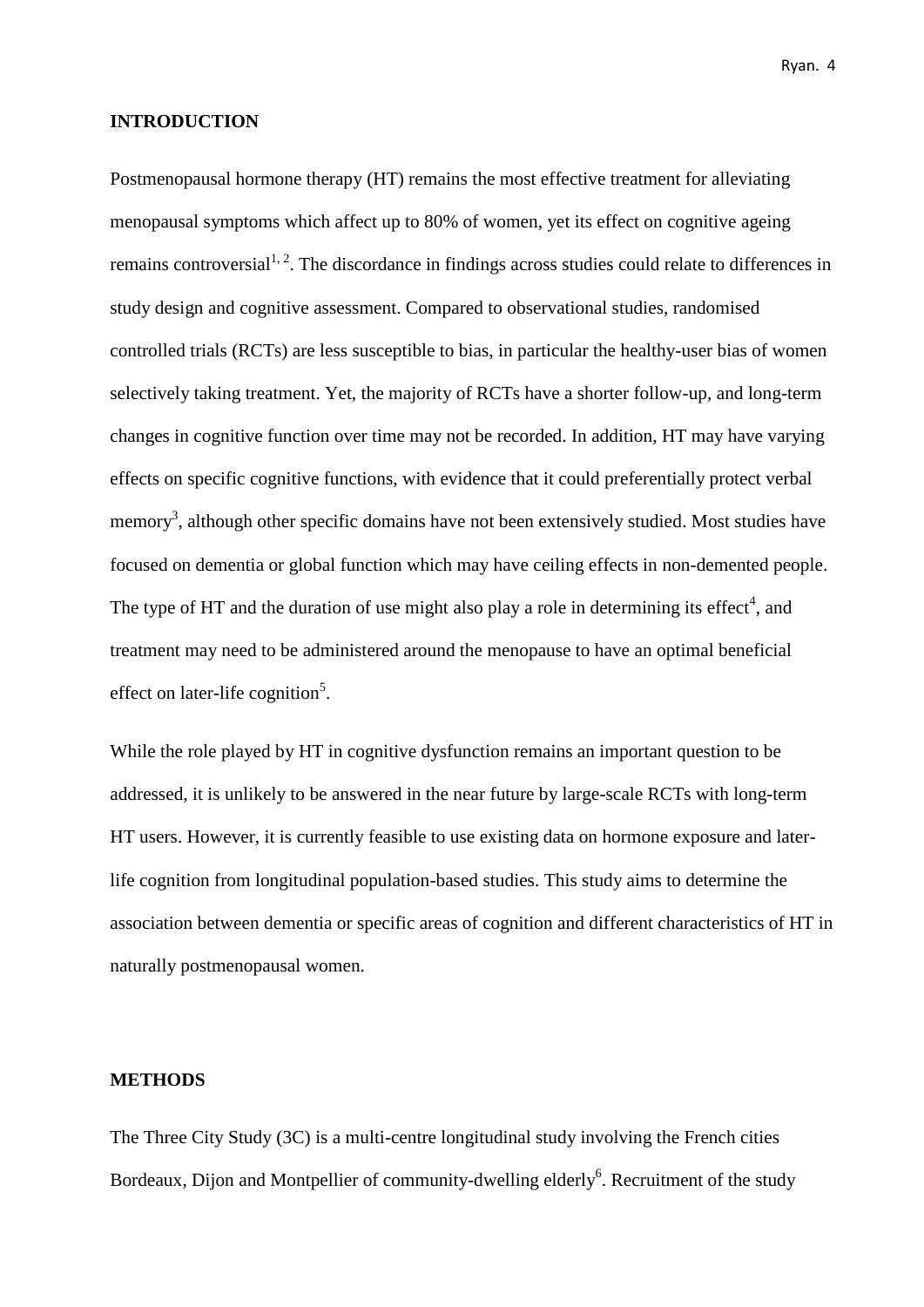cohort took place between 1999 and 2001 with eligible participants (aged over 65 years and noninstitutionalised) being randomly selected from the electoral rolls. Participants were administered standardised questionnaires by trained staff and underwent clinical examinations at baseline and each 2-year follow-up. Fasting blood samples were provided and Apoe-ε4 genotyping was also performed<sup>7</sup>. The data described here was gathered during the first 4 years of the study.

#### **Standard protocol approvals, registrations and patient consents**

The study protocol was approved by the Ethical Committee of the University- Hospital of Kremlin-Bicêtre (France). Written informed consent was obtained from all participants in the study.

#### **Cognitive function**

A battery of cognitive tests was administered by trained staff and assessed different areas of cognitive function (Table 1), as detailed previously<sup>8</sup>. All of the tests were administered at baseline, and wave 1 and 2 of follow-up, except the Trail Making test which was not given in wave 1. Consequently, analysis of these tasks involves 356 fewer participants.

#### **Dementia diagnosis**

A preliminary diagnosis and classification of dementia at each follow-up was made by 3C study clinical investigators, according to DSM-IV revised criteria<sup>9</sup> and was further validated by a national panel of neurologists independently of the 3C investigators. The onset of dementia was the date of the follow-up interview when dementia was diagnosed.

#### **HT**

Participants recorded current and past HT use, the duration and type of treatment, and age when treatment was first initiated. Current treatment was validated by presentation of the prescription or the medication. Menopause age and type of menopause were noted.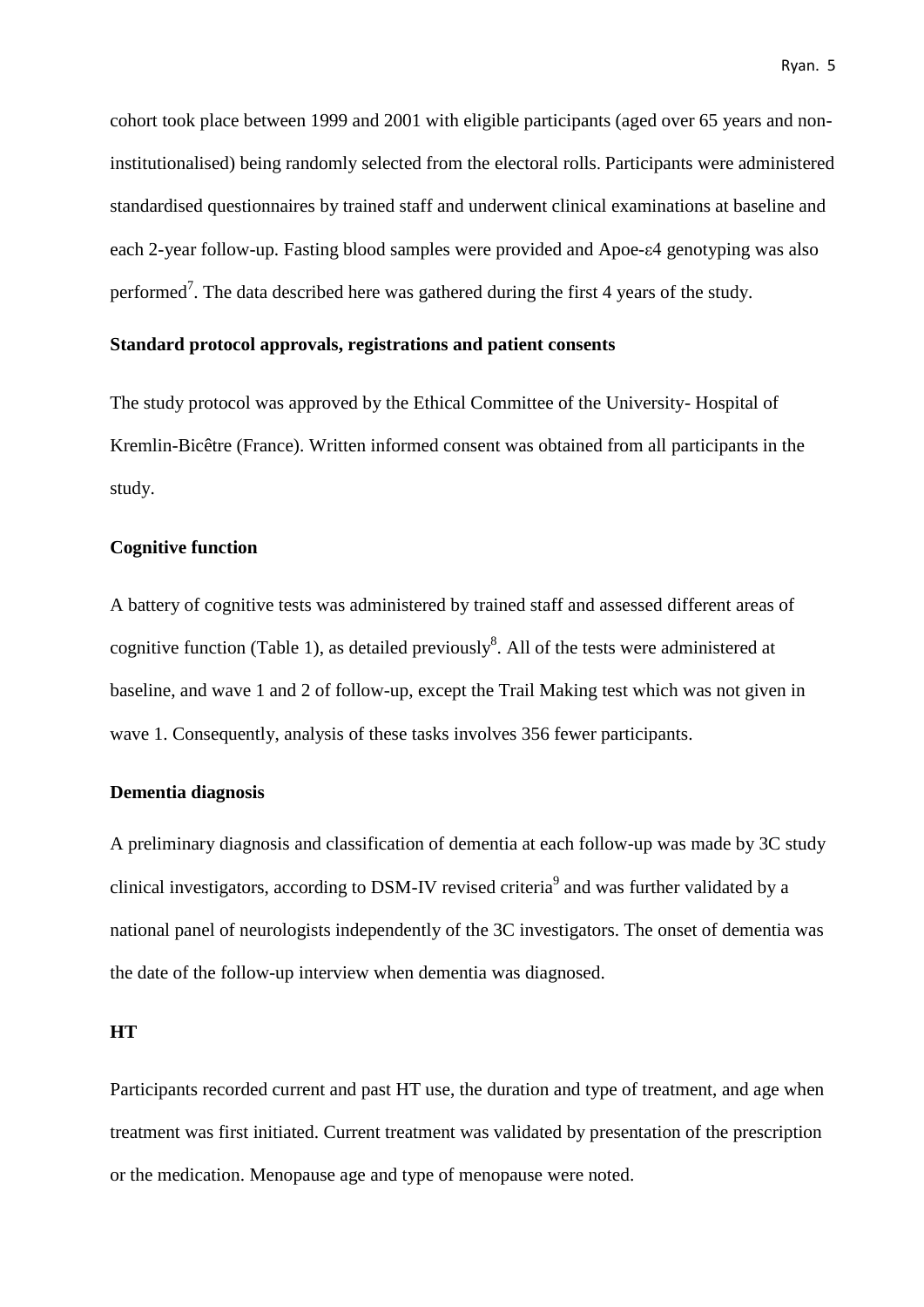#### **Statistical Analysis**

Logistic regression models were deemed the most appropriate for our analysis, due to the distribution of scores on the cognitive tests. Low cognitive performance was defined as scoring in the lowest quintile for each cognitive test except the TMTA and TMTB, which were timed tasks and thus the highest quintile was considered. A substantial decline in cognitive function over follow-up was defined as the lowest quintile of the difference between baseline score and either follow-up visit, or the highest quintile for TMTA and TMTB. Multivariate models adjusted for age, education, centre, marital status, caffeine consumption, BMI, menopause age, anticholinergic medication, depressive symptoms, comorbidity, physical incapacities and Apoeε4. Longitudinal models also adjusted for baseline cognitive score. Cox proportional hazards models with delayed entry assessed the association between HT and dementia incidence. To avoid the non-proportionality in dementia risk with age, the time scale was age and the time origin birth<sup>10</sup>. Interaction terms between HT and other risk factors for cognitive function or dementia were considered. SAS (v9.1) was used for the analyses (SAS Institute,Inc.,North Carolina).

#### **RESULTS**

Of the 4429 naturally postmenopausal women initially recruited into the study, women were excluded from this analysis if they were diagnosed with possible dementia at inclusion (n=86), or if they died or were lost to follow-up (n=439). Women were also omitted if they had missing data concerning: cognitive testing at baseline or follow-up ( $n=400$ ); HT use ( $n=118$ ); or one of the covariates (n=256). Compared to the analysed sample (n=3130), those excluded were more likely to be older, single, depressed, never HT users and to have a lower education level, an earlier menopause age, physical incapacities, comorbidity and lower scores on all cognitive tests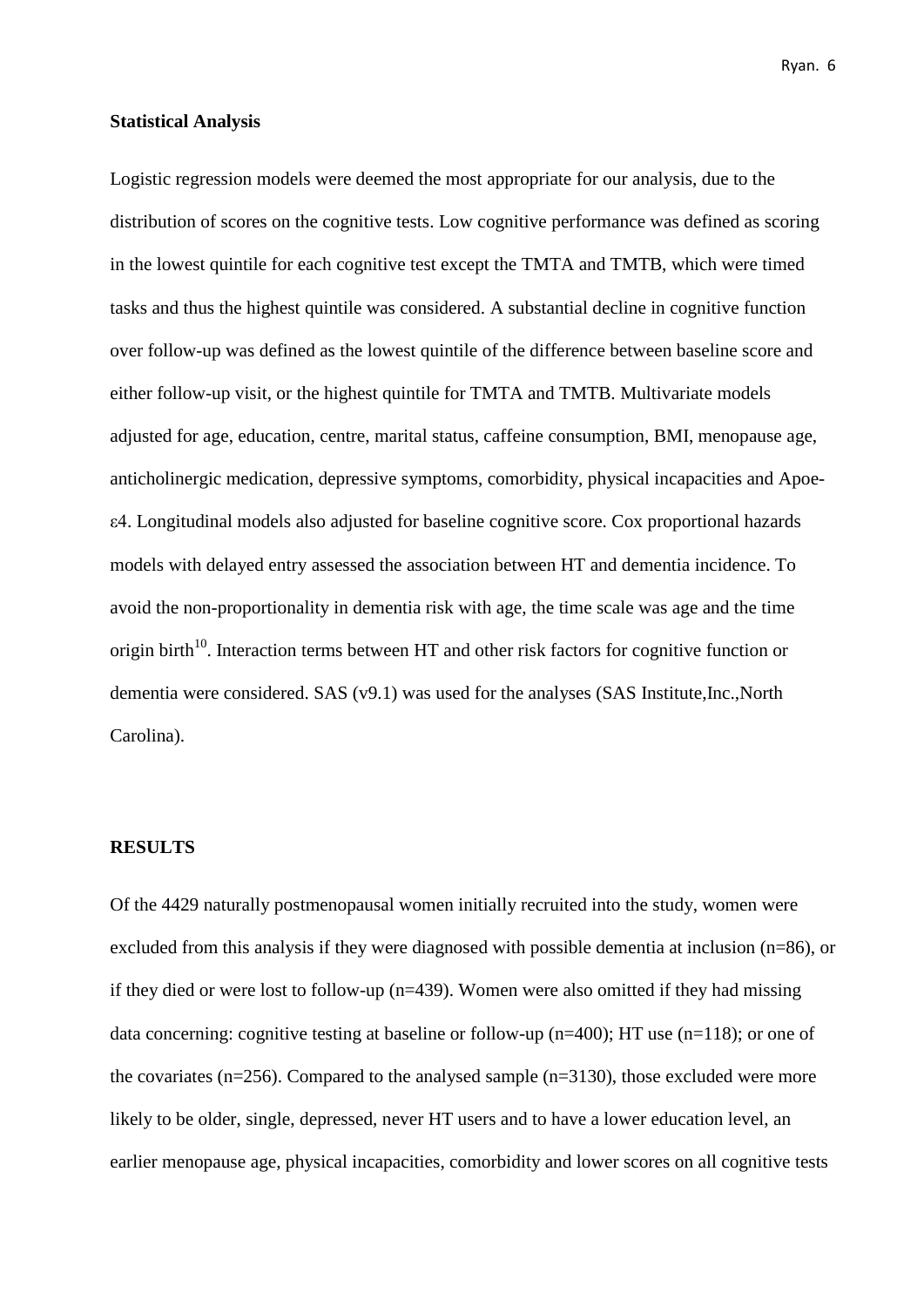$(p<0.001)$ . Fifteen percent of the women studied reported current HT use, and a similar number were past users (Table 2). With the exception of the MMSE, the percentage of women who performed poorly on each of the cognitive tests was lowest among current HT users and highest amongst the never users.

#### **Baseline cognitive function**

In multivariate adjusted models (Table 3), current HT use was significantly associated with better performance on tasks of verbal fluency, visual memory and psychomotor speed, compared to women who had never used HT. There was no significant association between HT use and global cognitive function, verbal memory or executive function. There was no significant difference in cognitive performance between never and past HT use overall (data not shown), however recent past use (<2yrs ago), was still associated with significantly better verbal fluency. Adjusted regression models (Table 4) further indicated that long rather than short-term HT was significantly associated with better performance on the Isaacs and TMTA tasks. However, this duration effect was not observed with visual memory. Only women initiating treatment more than 5yrs after the menopause had a reduced risk of poor verbal fluency compared to never HT users, but there was no apparent beneficial effect of later initiation with regards to visual memory and psychomotor speed. Transdermal estrogen preparations combined with a progestagen, and in particular synthetic progestin, were most significantly associated with a decreased risk of poor performance in the three areas of cognitive function examined.

#### **Change in cognitive function**

We failed to find a significant adjusted association between baseline HT use and 4-year change in global function (p=0.32), verbal fluency (p=0.63), visual memory (p=0.65), verbal memory  $(p=0.41)$  or executive function ( $p=0.93$ ). However, HT use was associated with a decreased risk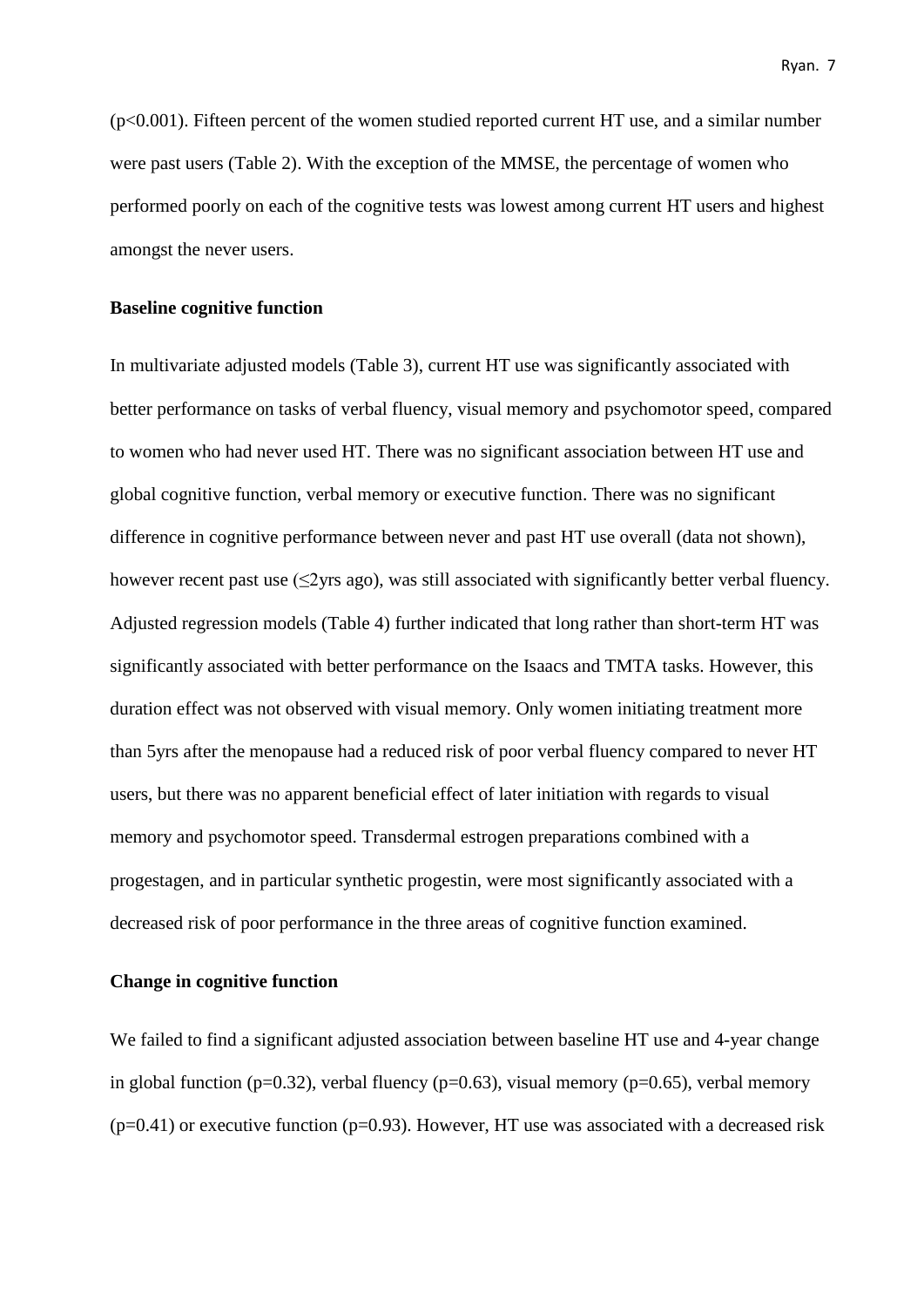Ryan. 8

of decline in psychomotor speed (OR=0.73, 95%CI:0.53-0.99,p=0.05). There was no difference in terms of the type or the timing of initiation of treatment.

#### **Dementia Incidence**

Over follow-up there were 79 cases of all-cause dementia and 53 were classified as Alzheimer's disease (AD). Adjusted Cox models failed to find a significant association between HT use and the incidence of dementia or AD (Table 5). However, the risk of dementia associated with Apoeε4 appeared to vary according to HT use. Apoe-ε4 was a strong risk factor for dementia incidence overall, and in stratified analysis increased dementia risk among never users, with a similar trend for past users. By contrast, there was no significant increase in dementia risk for women with an Apoe-ε4 allele who were current users of HT. The findings were comparable when we examined AD.

#### **DISCUSSION**

The effect of HT on cognitive function has been widely debated since publication of the results from the Women's Health Initiative Memory Study (WHIMS). In this large RCT, nonhysterectomized women administered conjugated equine estrogen (CEE) and medroxyprogesterone acetate (MPA), had a significantly increased risk of global cognitive decline<sup>11</sup> and of all-cause dementia<sup>12</sup> but not of mild cognitive impairment. Combined CEE and MPA also had a negative effect on verbal memory<sup>13</sup>. These negative results contrast with a number of observational studies, and our study has attempted to clarify such inconsistencies, by investigating different characteristics of HT and their association with a range of cognitive domains.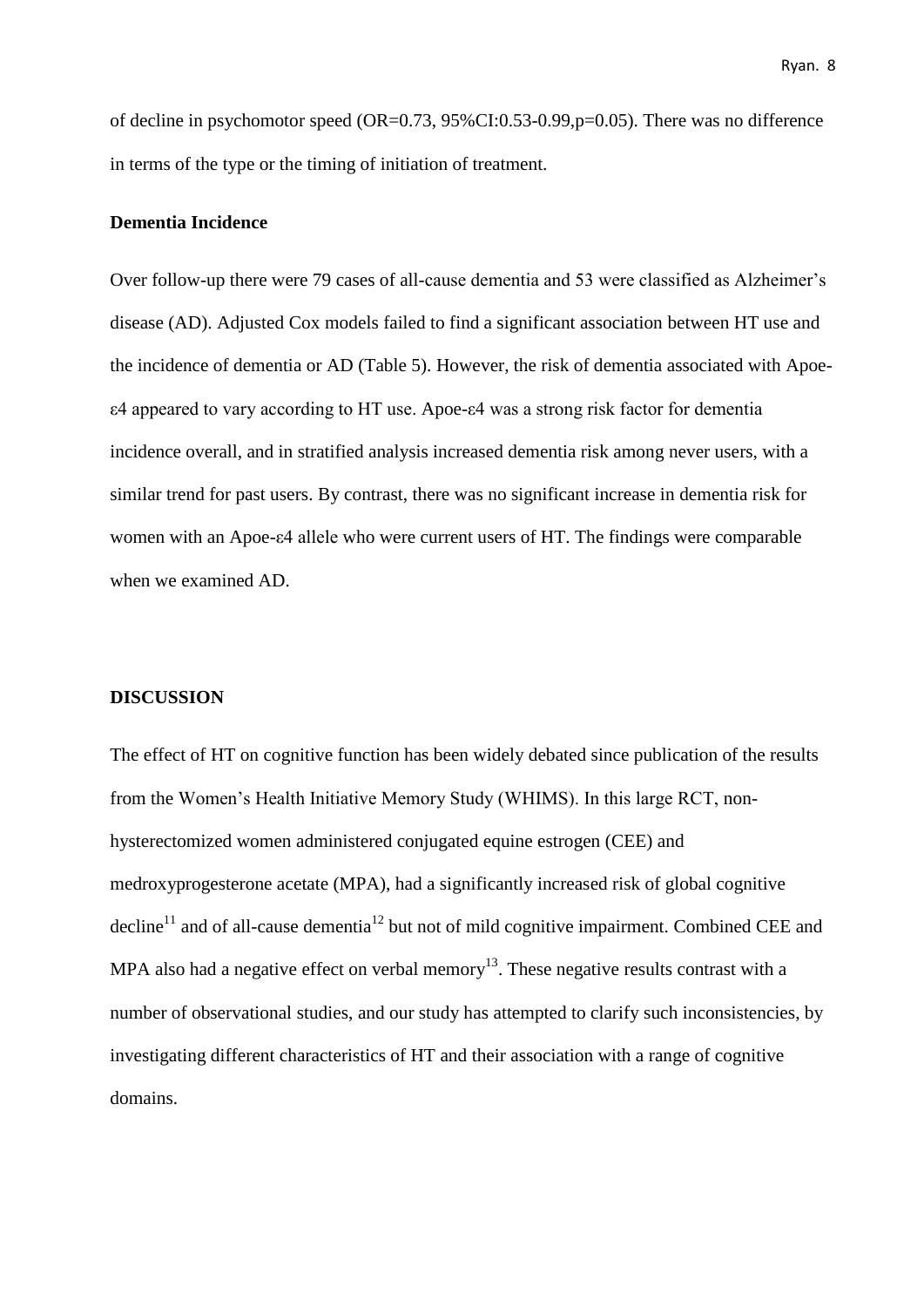Our study supports the notion that HT has varying associations with different areas of cognitive function. We found that current HT users performed significantly better on the tasks of verbal fluency, visual memory and psychomotor speed, however there was no significant association with global function, verbal memory or executive function. Current HT was also significantly associated with a reduced risk of 4-year decline in psychomotor speed. By contrast, past HT was not significantly associated with cognitive performance except very recent past use (<2yrs) and verbal fluency. This suggests that any beneficial effect from current exposure is removed once treatment is stopped. Our findings corroborate previous meta-analyses of observational studies, showing that HT is associated with better functioning in certain specific domains<sup>14, 15</sup>, such as working memory<sup>16</sup> and the WHIMS RCT also found a positive effect of HT using the same visual memory task  $(BVRT)^{13}$ . However, of the previous studies which examined psychomotor speed, the majority found no association with HT use<sup>13, 17</sup>. Evidence indicates that HT may preferentially protect verbal performance, *i.e.* verbal fluency<sup>18, 19</sup> or verbal memory<sup>2</sup>, although this has not been found consistently<sup>13, 16</sup>. Our study supports the beneficial effect of HT on verbal fluency, but no significant association with word recall. As we used only one measure of verbal memory, which is subject to ceiling effects in non-demented people, it is still possible that HT could be associated with other tasks assessing this same cognitive domain.

We found that the association of HT with cognitive function varied according to the duration and type of treatment, which emphasizes the importance of considering characteristics of HT. The majority of RCTs are short and only one type of treatment is administered, so important effects may not have been observed. To date, few observational studies have examined whether the type of HT used can influence the associations found. In contrast with the WHIMS where equine estrogen and MPA were used, the majority of women in our study used combined transdermal estradiol-progestagen preparations and this treatment was associated with better verbal fluency, visual memory and psychomotor speed. Interestingly however, the associations with cognitive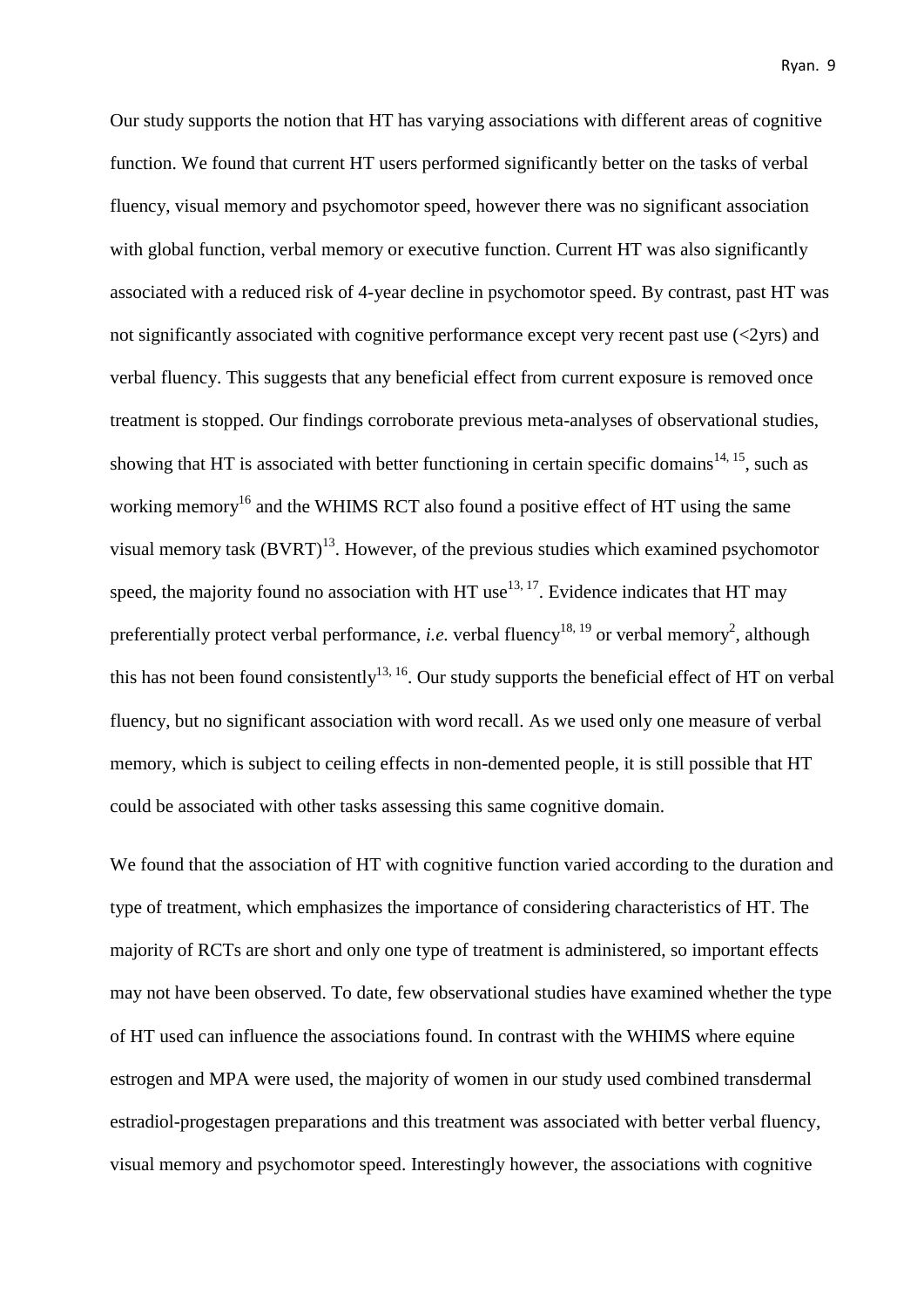function remained significant after adjustment only among women using synthetic progestin, most commonly 19-norprogesterone derivatives (medrogestone or promegestone). The demographic characteristics of women using the different HT preparations were very similar, with the exception that users of estrogen alone were slightly older than women reporting other formulations. While variability in neuroprotective effect depending on the type of progestagen is not surprising, previous research suggests natural progestagens may be preferred over synthetic ones such as  $MPA^{20}$ . The effect of 19-norprogesterone derivatives has however, not been evaluated in epidemiological studies, although they are among the most selective agonists of the progesterone receptor (also referred as "pure" progestagens), notably devoid of estrogenic, androgenic or glucocorticoid activities in contrast with MPA  $^{21}$ . Definite conclusions cannot be drawn regarding the impact of progestagens however, as the absence of significant associations may result from the smaller sample size and thus a difference in statistical power.

Our finding that women reporting long-term rather than short-term treatment, performed significantly better on the tasks of verbal fluency and psychomotor speed, is in accordance with other studies reporting beneficial effects from increasing HT duration<sup>17, 19</sup>. Thus treatment may need to be administered for a sufficient length of time before any positive effects are observed. This could help explain the absence of significant effects in some RCTs, due to the shorter treatment period. Likewise, in the WHIMS, the positive and negative effects of HT on visual and verbal memory respectively, were only evident after long-term treatment.

As one of the few studies to directly examine the "critical window" hypothesis, we found no evidence to suggest that HT needs to be initiated close to the menopause to have a beneficial effect on later-life cognitive function. In fact in terms of verbal fluency, only women initiating treatment >5yrs after the menopause performed significantly better than women who had never used HT. The critical window hypothesis was thought to partially explain why positive associations between HT and cognition have been found more frequently among peri- or early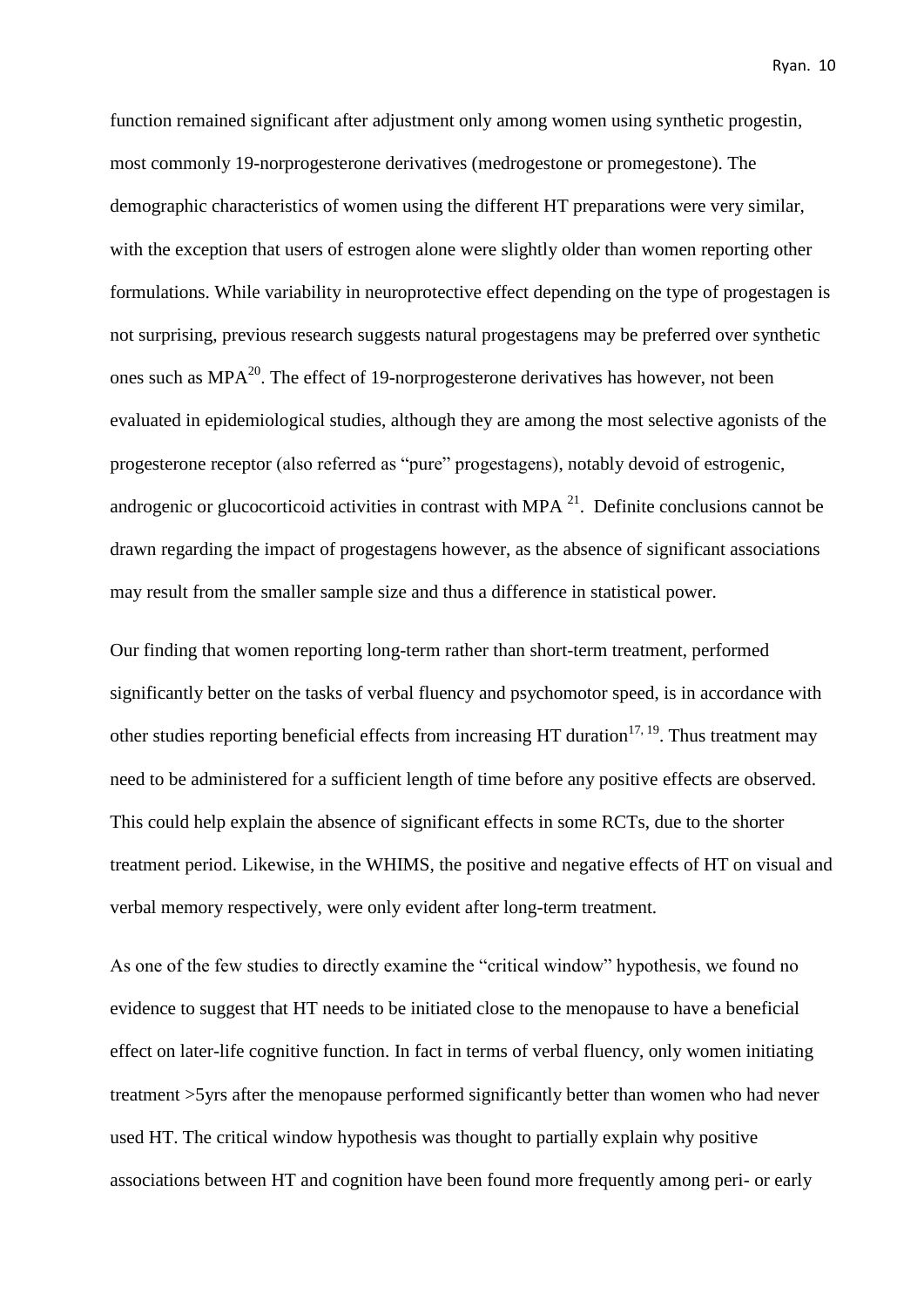postmenopausal women, compared to older populations<sup>2, 22</sup>. However, only a couple of small studies have directly tested this hypothesis<sup>23, 24</sup>. Among 343 naturally postmenopausal women, those receiving 2-3yrs of treatment in the early postmenopausal had a decreased risk of overall cognitive impairment<sup>23</sup>. Similar results were also seen for women who were either current or long-term HT users, although with half the sample size, this did not reach significance. Thus this study showed that treatment in the early postmenopause can have long-lasting effects on cognitive function, but later initiation may also be beneficial<sup>23</sup>. In the REMEMBER pilot study  $^{25}$ of 428 women aged over 60yrs, those who commenced HT before 56yrs had significantly better global function, compared with women initiating HT later, as well as better performance on the TMTA, a finding that was not supported by our data. However, with respect to the other cognitive domains examined, no significant difference was found between early and late initiators, including the positive association between HT and verbal fluency. In this study age at HT initiation was examined, rather than timing in relation to the menopause, and the authors did not differentiate current from past HT users or the duration of HT use. They also included both natural and surgically menopausal women, who may respond differently to HT in terms of cognitive outcomes<sup>5, 26</sup>. Hence, the "critical window" hypothesis is still awaiting definitive proof. On the other hand, additional experimental and clinical imaging observations suggest that even a delayed initiation of HT may still have beneficial effects on particular brain functions; the longer the duration of HT, the better the sparing of brain tissue and the greater the effects on brain structure with increasing age  $^{21}$ .

In our study we found no association between HT use and dementia incidence over follow-up, which is in contrast with some<sup>27-29</sup> but not all previous longitudinal studies<sup>22, 30</sup>. The WHIMS RCT also failed to find a significant association between dementia incidence and unopposed estrogen treatment<sup>31</sup>, although combined CEE+MPA was actually found to increase dementia risk $^{12}$ . The discrepancies between studies could results from differences in the age or health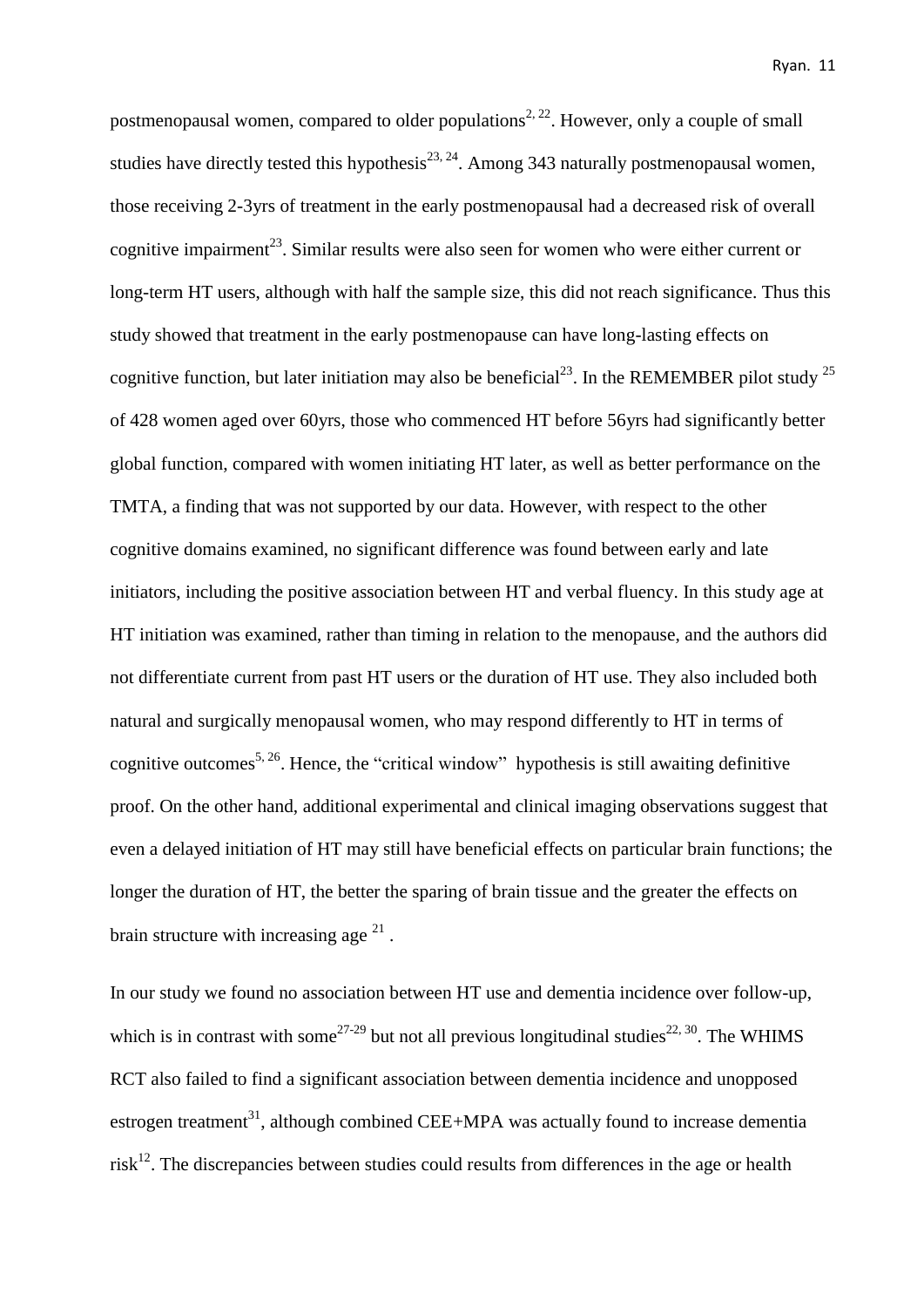status of the populations or the length of follow-up. HT may only be protective against AD when administered to younger women<sup>22</sup>. It is also possible that with a longer follow-up time for our study, and a higher number of incident dementia cases, we would have increased power to detect a significant association with HT.

An interesting finding from our study was that HT may modify the association between Apoe-ε4 and dementia, a possibility that has rarely been addressed previously. Women carrying the ε4 allele are known to have an increased risk for dementia, and such a significant association was found in our study. However, among current HT users, the risk of dementia was not significantly increased for Apoe- $\varepsilon$ 4 positive women. This finding is supported by a recent study<sup>32</sup>, reporting that the 2-fold increased risk of familial AD associated with Apoe-ε4 was attenuated in women using HT. Experimental models have also shown that estradiol modulates Apoe expression. In a mouse memory model expressing human Apoe-ε4, which has reduced long-term potentiation  $(LTP)$  compared with wild-type mice, estradiol treatment selectively enhanced  $LTP$ <sup>33</sup>. On the other hand, another study found that oral treatment was associated with a reduced risk of global cognitive dysfunction, but only in women without an Apoe- $\varepsilon$ 4 allele<sup>34</sup>. It has also being reported that Apoe-ε4 negative women using unopposed estrogen had better episodic learning and memory<sup>35</sup>, in unadjusted analysis. Surprisingly however, they found no difference in cognitive performance between Apoe-ε4 negative and positive non-HT users. Whether these different results are partly due to residual confounding remains uncertain, but these studies all highlight the importance of considering both HT and Apoe-ε4 status when examining cognition function/dementia. Importantly, the majority of previous studies on HT and the risk of incident dementia, including the WHIMS, did not control for Apoe-ε4 genotype.

There are some limitations to our study. Data concerning HT use were gathered retrospectively and are subject to recall errors. Current HT users were however encouraged to present medications or prescriptions, so that treatment could be verified. The 4-year follow-up time may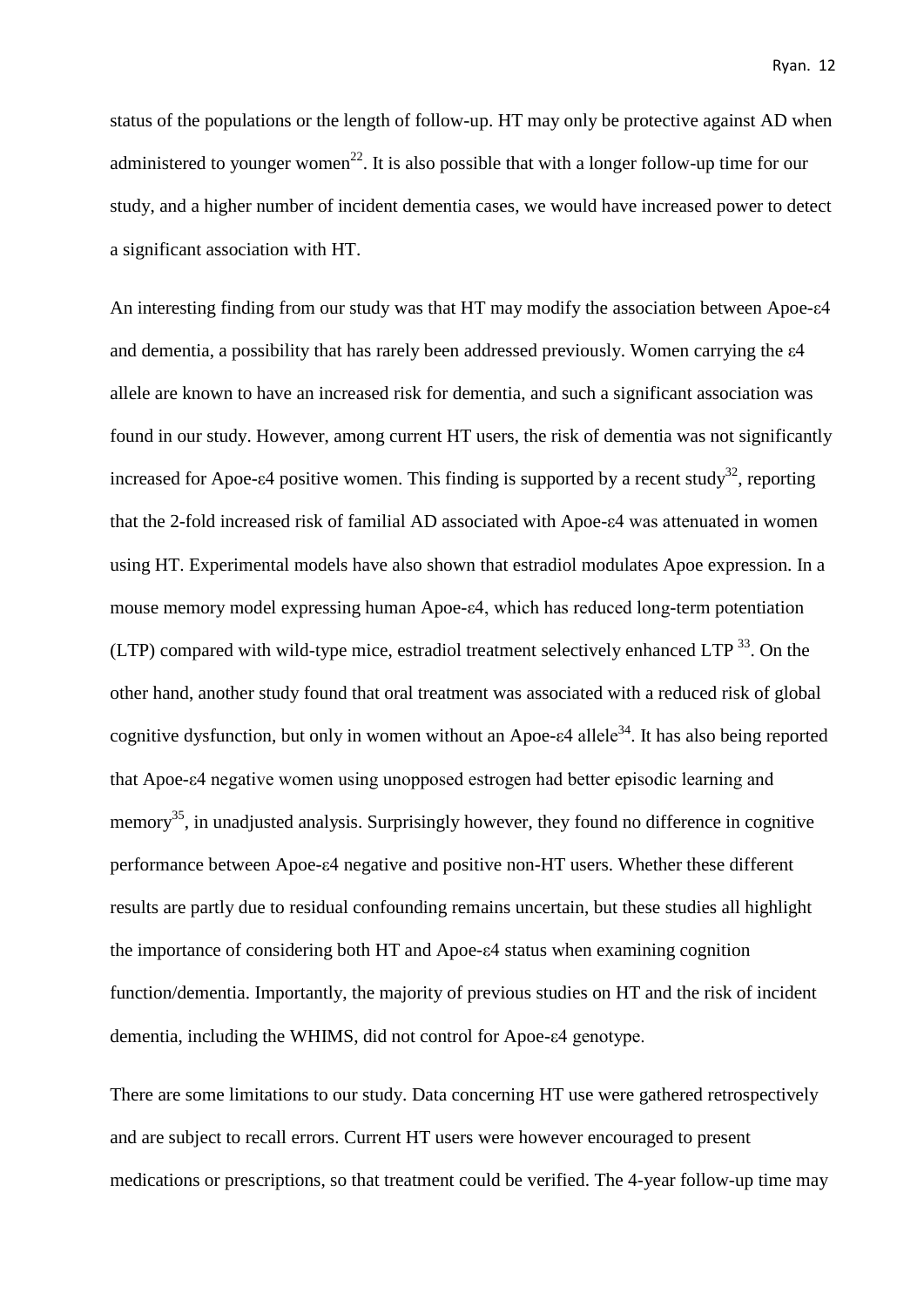have been insufficient to examine decline in cognition, particularly as there is a component of learning with repeat cognitive tasks. Likewise, with only 79 cases of incident dementia we had reduced statistical power to detect any associations with HT. Bias due to the exclusion of participants, including women with possible dementia at inclusion may have also reduced our power to detect significant associations if they were present. The strengths of our results relate to the design of the 3C study and its community-based population. In addition to dementia, a number of specific areas of cognitive function were examined and we were able to investigate particular characteristics associated with HT. The size of the dataset and the vast information relating to each participant enabled adjustment for an extensive range of covariates, which may confound the cognition-HT relationship, reducing the risk of prescription bias in regards to women using HT.

While the association between HT and later-life cognition remains complex, our study suggests that HT is preferentially associated with certain cognitive domains and these associations vary depending on the duration ) and type of treatment used which might explain some discrepancies with previous RCTs, including the WHIMS. We have no evidence that HT needs to be initiated close to the menopause to have a beneficial effect on later-life cognitive function. Our finding that HT can modify the association between Apoe-ε4 and dementia risk is potentially very interesting and thus warrants further investigation. Obviously recognised contraindications of HT use should be considered and HT prescription proceeded by a screening examination to determine probability of real benefit, rather than generalized prescription to all women.

#### **Acknowledgments**

We thank the Génopôle of Lille, the Laboratories of Biochemistry of the University Hospitals of Dijon and Montpellier, the Town Council of Dijon and the Conseil Général of Côte d'Or.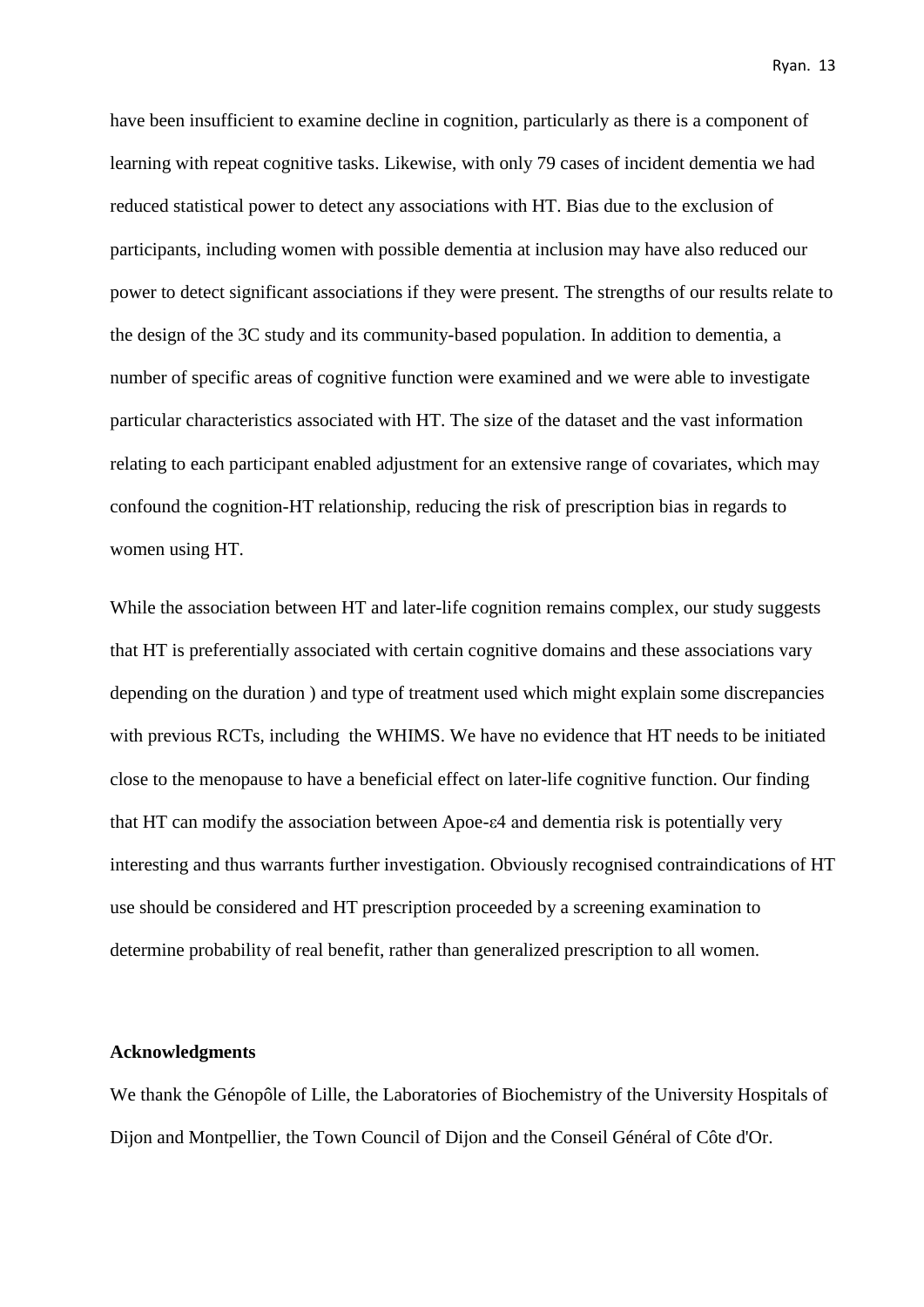#### **References**

1. Ancelin ML, Ritchie K. Lifelong endocrine fluctuations and related cognitive disorders. Current Pharm Design 2005;11:4229-4252.

2. Sherwin BB, Henry JF. Brain aging modulates the neuroprotective effects of estrogen on selective aspects of cognition in women: a critical review. Front Neuroendocrinol 2008;29:88- 113.

3. Sherwin BB. Estrogen and cognitive functioning in women. Endocr Rev 2003;24:133- 151.

4. Ryan J, Scali J, Carriere I, Ritchie K, Ancelin ML. Hormonal treatment, mild cognitive impairment and Alzheimer's disease. Int Psychogeriatr 2008;20:47-56.

5. Henderson VW, Sherwin BB. Surgical versus natural menopause: cognitive issues. Menopause 2007;14:572-579.

6. The 3C Study Group. Vascular factors and risk of dementia: Design of the three city study and baseline characteristics of the study population. Neuroepidemiology 2003;22:316-325.

7. Dufouil C, Richard F, Fievet N, et al. APOE genotype, cholesterol level, lipid-lowering treatment and dementia. Neurology 2005;64:1531-1538.

8. Ryan J, Carriere I, Scali J, Ritchie K, Ancelin ML. Life-time estrogen exposure and cognitive functioning in later life. Psychoneuroendocrinology 2009;34:287-298.

9. American Psychiatric Association. Diagnostic and Statistical Manual of Mental Disorders (DSM-IV). Washington, DC: American Psychiatric Association, 1994.

10. Commenges D, Letenneur L, Joly P, Alioum A, Dartigues JF. Modelling age-specific risk: application to dementia. Stat Med 1998;17:1973-1988.

11. Rapp SR, Espeland MA, Shumaker SA, et al. Effect of estrogen plus progestin on global cognitive function in postmenopausal women: the Women's Health Initiative Memory Study: a randomized controlled trial. Jama 2003;289:2663-2672.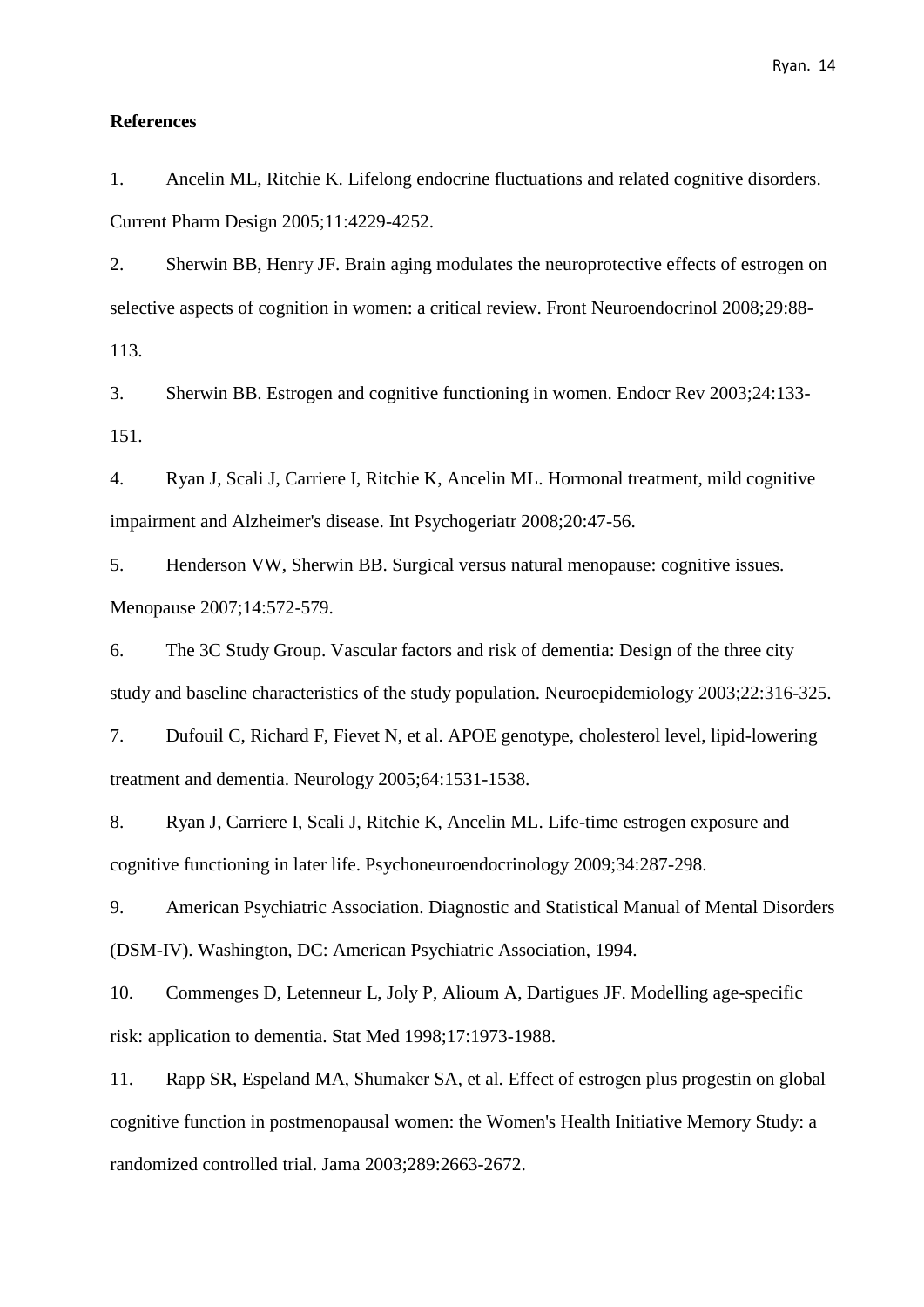12. Shumaker SA, Legault C, Thal L, et al. Estrogen plus progestin and the incidence of dementia and mild cognitive impairment in postmenopausal women: the Women's Health Initiative Memory Study: a randomized controlled trial. Jama 2003;289:2651-2662.

13. Resnick SM, Maki PM, Rapp SR, et al. Effects of combination estrogen plus progestin hormone treatment on cognition and affect. J Clin Endocrinol Metab 2006;91:1802-1810.

14. Hogervorst E, Williams J, Budge M, Riedel W, Jolles J. The nature of the effect of female gonadal hormone replacement therapy on cognitive function in post-menopausal women: a meta-analysis. Neuroscience 2000;101:485-512.

15. Leblanc ES, Janowsky J, Chan BK, Nelson HD. Hormone replacement therapy and cognition: systematic review and meta-analysis. Jama 2001;285:1489-1499.

16. Duff SJ, Hampson E. A beneficial effect of estrogen on working memory in postmenopausal women taking hormone replacement therapy. Horm Behav 2000;38:262-276.

17. Smith YR, Giordani B, Lajiness-O'Neill R, Zubieta JK. Long-term estrogen replacement is associated with improved nonverbal memory and attentional measures in postmenopausal women. Fertil Steril 2001;76:1101-1107.

18. Barrett-Connor E, Kritz-Silverstein D. Estrogen replacement therapy and cognitive function in older women. Jama 1993;269:2637-2641.

19. Grodstein F, Chen J, Pollen DA, et al. Postmenopausal hormone therapy and cognitive function in healthy older women. J Am Geriatr Soc 2000;48:746-752.

20. L'Hermite M, Simoncini T, Fuller S, Genazzani AR. Could transdermal estradiol + progesterone be a safer postmenopausal HRT? A review. Maturitas 2008;60:185-201.

21. Schumacher M, Guennoun R, Ghoumari A, et al. Novel perspectives for progesterone in hormone replacement therapy, with special reference to the nervous system. Endocr Rev 2007;28:387-439.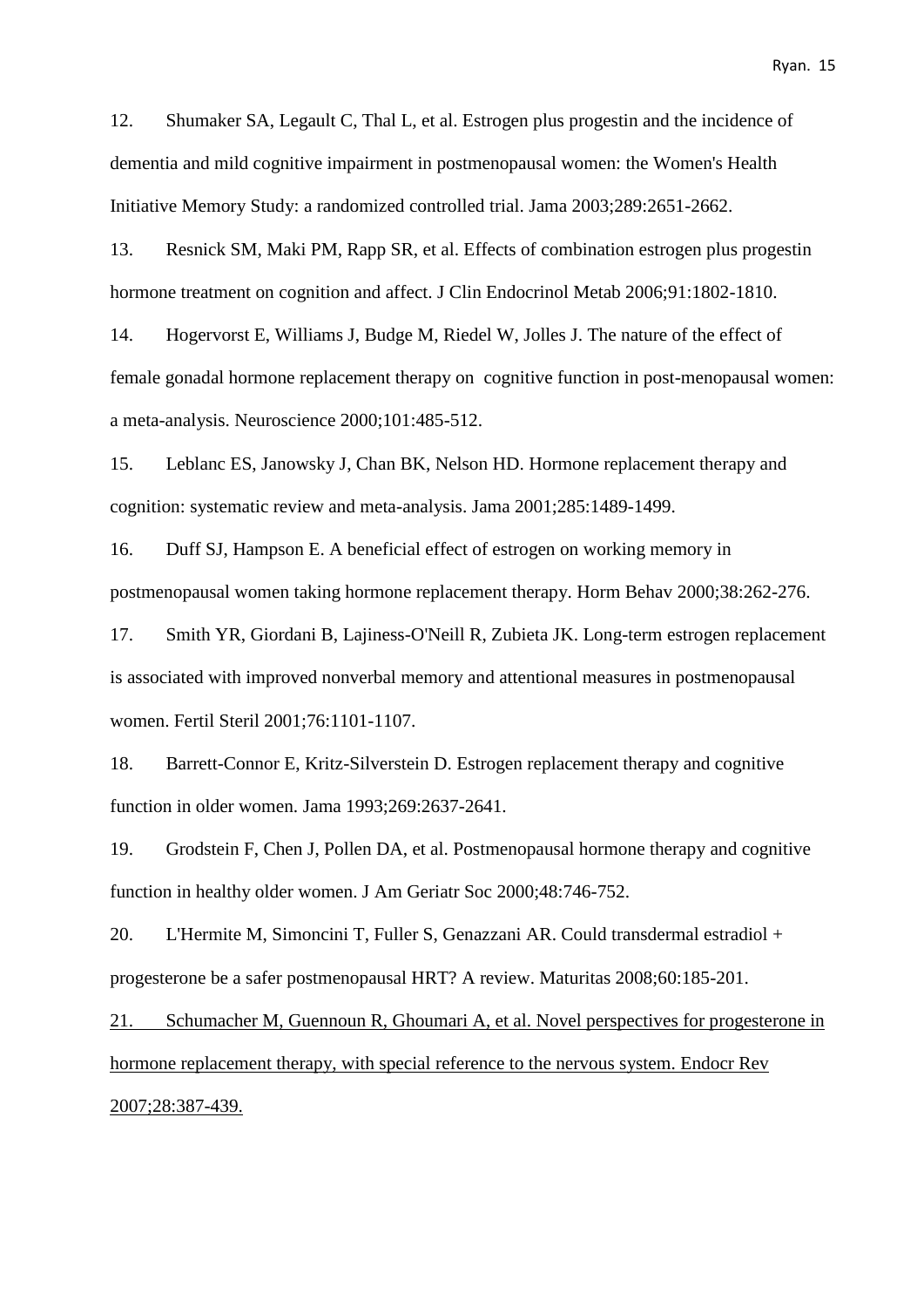22. Henderson VW, Benke KS, Green RC, Cupples LA, Farrer LA. Postmenopausal hormone therapy and Alzheimer's disease risk: interaction with age. J Neurol Neurosurg Psychiatry 2005;76:103-105.

23. Bagger YZ, Tanko LB, Alexandersen P, Qin G, Christiansen C. Early postmenopausal hormone therapy may prevent cognitive impairment later in life. Menopause 2005;12:12-17.

24. MacLennan AH, Henderson VW, Paine BJ, et al. Hormone therapy, timing of initiation, and cognition in women aged older than 60 years: the REMEMBER pilot study. Menopause 2006;13:28-36.

25. MacLennan AH, Henderson VW, Paine BJ, et al. Hormone therapy, timing of initiation, and cognition in women aged older than 60 years: the REMEMBER pilot study. Menopause 2006;13:28-36.

26. Rocca WA, Bower JH, Maraganore DM, et al. Increased risk of cognitive impairment or dementia in women who underwent oophorectomy before menopause. Neurology 2007;69:1074- 1083.

27. Kawas C, Resnick S, Morrison A, et al. A prospective study of estrogen replacement therapy and the risk of developing Alzheimer's disease: the Baltimore Longitudinal Study of Aging. Neurology 1997;48:1517-1521.

28. Tang MX, Jacobs D, Stern Y, et al. Effect of oestrogen during menopause on risk and age at onset of Alzheimer's disease. Lancet 1996;348:429-432.

29. Zandi PP, Carlson MC, Plassman BL, et al. Hormone replacement therapy and incidence of Alzheimer disease in older women: the Cache County Study. Jama 2002;288:2123-2129.

30. Petitti DB, Crooks VC, Chiu V, Buckwalter JG, Chui HC. Incidence of dementia in longterm hormone users. Am J Epidemiol 2008;167:692-700.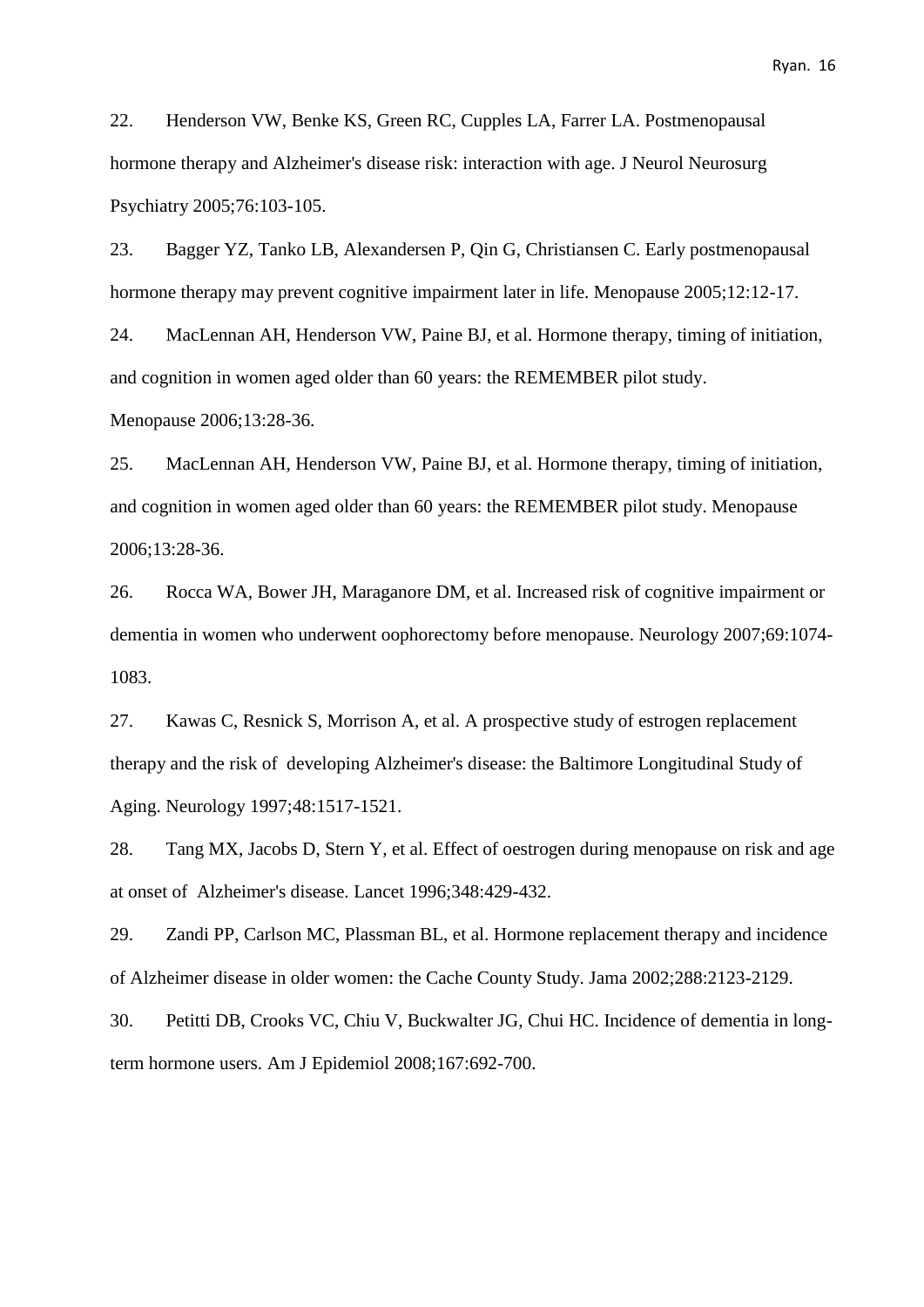31. Shumaker SA, Legault C, Kuller L, et al. Conjugated equine estrogens and incidence of probable dementia and mild cognitive impairment in postmenopausal women: Women's Health Initiative Memory Study. Jama 2004;291:2947-2958.

32. Rippon GA, Tang MX, Lee JH, Lantigua R, Medrano M, Mayeux R. Familial Alzheimer disease in Latinos: interaction between APOE, stroke, and estrogen replacement. Neurology 2006;66:35-40.

33. Yun SH, Park KA, Kwon S, et al. Estradiol enhances long term potentiation in hippocampal slices from aged apoE4-TR mice. Hippocampus 2007;17:1153-1157.

34. Yaffe K, Haan M, Byers A, Tangen C, Kuller L. Estrogen use, APOE, and cognitive decline: evidence of gene-environment interaction. Neurology 2000;54:1949-1954.

35. Burkhardt MS, Foster JK, Laws SM, et al. Oestrogen replacement therapy may improve memory functioning in the absence of APOE epsilon4. J Alzheimers Dis 2004;6:221-228.

36. Folstein MF, Folstein SE, McHugh PR. "Mini-mental state". A practical method for grading the cognitive state of patients for the clinician. J Psychiatr Res 1975;12:189-198.

37. Isaacs B, Kennie AT. The Set Test as an aid to the detection of dementia in old people. British Journal of Psychiatry 1973;45:957-962.

38. Benton AL. Manuel pour l'application du test de retention visuelle. Applications cliniques et experimentales. Paris: Centre de Psychologie Appliquee., 1965.

39. Dubois B. L'epreuve des cinq mots. Neurology Psychiatrie Geriatr 2001;1:40-42.

40. Reitan RM. Validity of the Trail Making Test as an indicator of organic brain damage. Percept Motor Skills. 1965;8:271-276.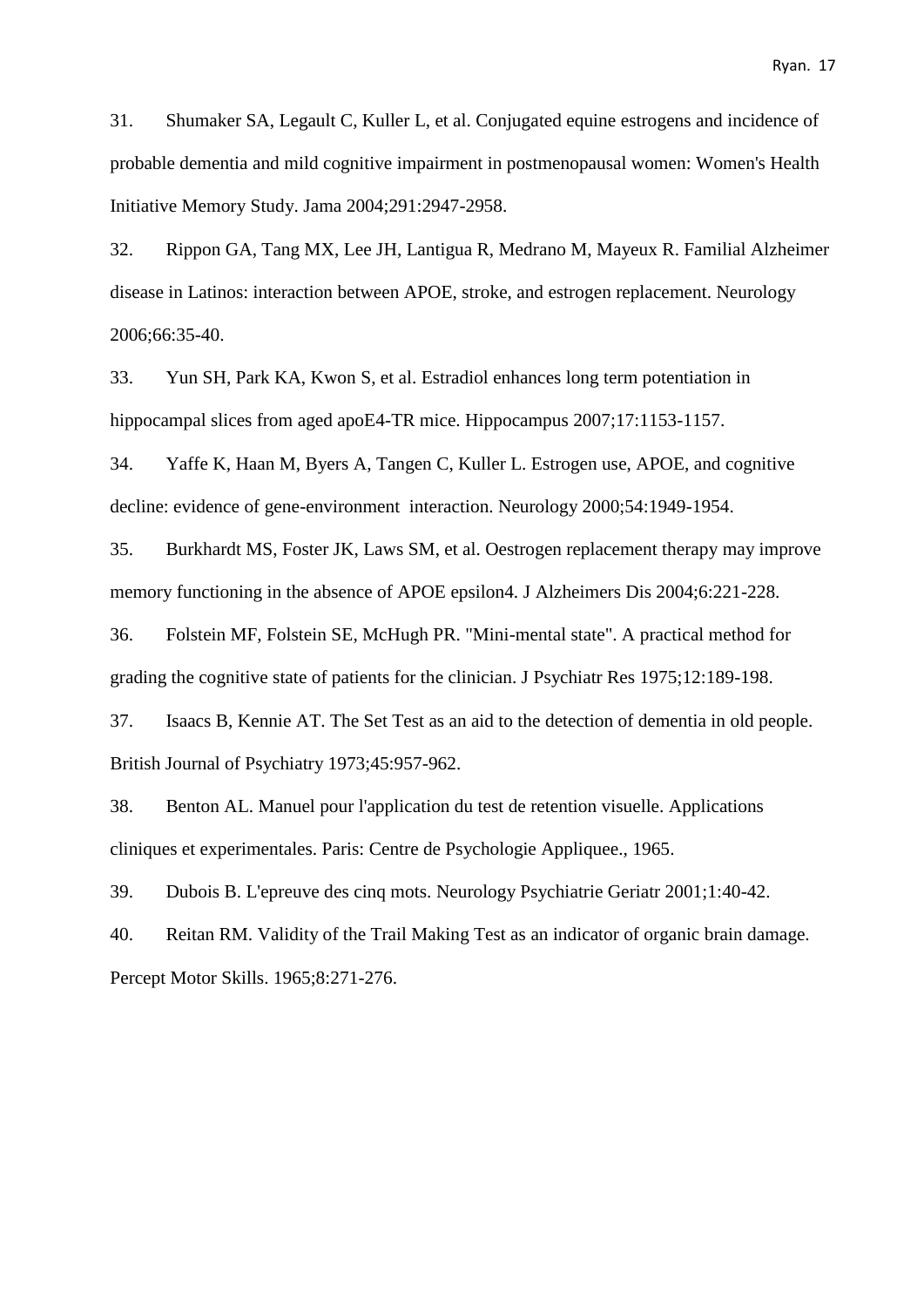| <b>Cognitive Test</b>                                    | <b>Domain</b>             | Range      | <b>Median Score</b>   |
|----------------------------------------------------------|---------------------------|------------|-----------------------|
|                                                          |                           |            | [Interquartile Range] |
|                                                          |                           |            |                       |
| Mini-Mental State Examination (MMSE) <sup>36</sup>       | <b>Global Function</b>    | $19 - 30$  | $28$ $[26 - 29]$      |
| Isaac's Set Test (Isaacs) <sup>37</sup>                  | Verbal Fluency            | $20 - 101$ | 48 $[42 - 55]$        |
| Benton's Visual Retention Test (BVRT) <sup>38</sup>      | <b>Visual Memory</b>      | $0 - 15$   | $[10 - 13]$<br>12     |
| Immediate and Delayed Recall (Word Recall) <sup>39</sup> | Verbal Memory             | $1 - 10$   | $[8 - 10]$<br>9       |
| Trail Making test A (TMTA) <sup>40</sup>                 | <b>Psychomotor Speed</b>  | $19 - 190$ | $[40 - 63]$<br>50     |
| Trail Making test B (TMTB) <sup>40</sup>                 | <b>Executive Function</b> | $30 - 379$ | $[75 - 128]$<br>96    |
|                                                          |                           |            |                       |
|                                                          |                           |            |                       |

**Table 1. Cognitive functions which were assessed and participant's baseline scores.**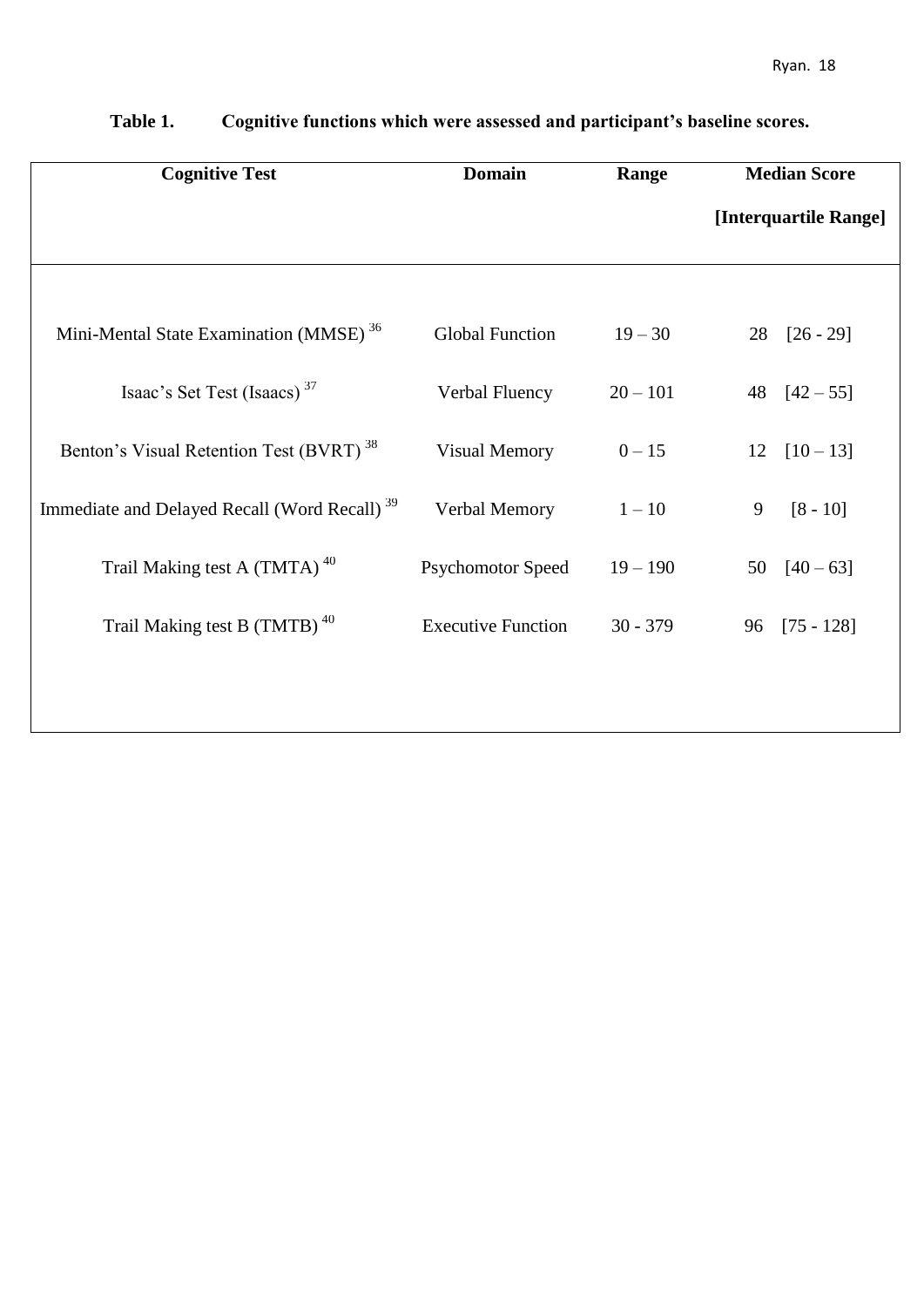### **Table 2. Baseline socio-demographic, health and lifestyle characteristics of the 3130<sup>a</sup>**

| Characteristic                              | Never user   | Past HT user  | <b>Current HT</b>      | <b>Test for difference</b>             |              |  |  |
|---------------------------------------------|--------------|---------------|------------------------|----------------------------------------|--------------|--|--|
|                                             | $(n=2169^a)$ | $(n=487^a)$   | user $(n=474^{\circ})$ | <b>Statistic</b>                       | $\mathbf{p}$ |  |  |
|                                             |              | Mean $(S.D.)$ |                        | $\overline{\text{ANOVA}(\textit{df})}$ |              |  |  |
| Age                                         | 74.9(5.3)    | 72.4(4.7)     | 70.2(3.3)              | 193.2(2)                               | < 0.001      |  |  |
| Age at menopause                            | 50.5(4.1)    | 50.5(4.3)     | 51.2(4.2)              | 5.2(2)                                 | 0.006        |  |  |
| Body mass index (BMI, kg/m <sup>2</sup> )   | 25.5(4.4)    | 24.9(3.8)     | 24.4 (3.4)             | 16.5(2)                                | < 0.001      |  |  |
|                                             |              | $\frac{0}{0}$ |                        | $\chi^2(df)$                           |              |  |  |
| $\geq$ 12 years of education                | 24.1         | 26.1          | 35.0                   | 24.0(2)                                | < 0.001      |  |  |
| Married or has a partner                    | 42.3         | 51.3          | 60.8                   | 58.9 $(2)$                             | < 0.001      |  |  |
| High caffeine intake <sup>b</sup>           | 30.1         | 25.5          | 34.6                   | 9.5(2)                                 | 0.009        |  |  |
| Depressive symptoms $(CESD\succeq 16)^c$    | 27.2         | 30.0          | 28.1                   | 1.6(2)                                 | 0.46         |  |  |
| Carrier of the Apoe- $\varepsilon$ 4 allele | 18.3         | 20.1          | 21.7                   | 3.5(2)                                 | 0.18         |  |  |
| Anticholinergic medication                  | 8.9          | 7.4           | 8.9                    | 1.2(2)                                 | 0.54         |  |  |
| Comorbidity <sup>d</sup>                    | 47.4         | 42.7          | 35.2                   | 24.1(2)                                | < 0.001      |  |  |
| Physical Incapacities <sup>e</sup>          | 9.8          | 4.3           | 2.5                    | 38.6(2)                                | < 0.001      |  |  |

### **participants, according to their use of hormone therapy (HT).**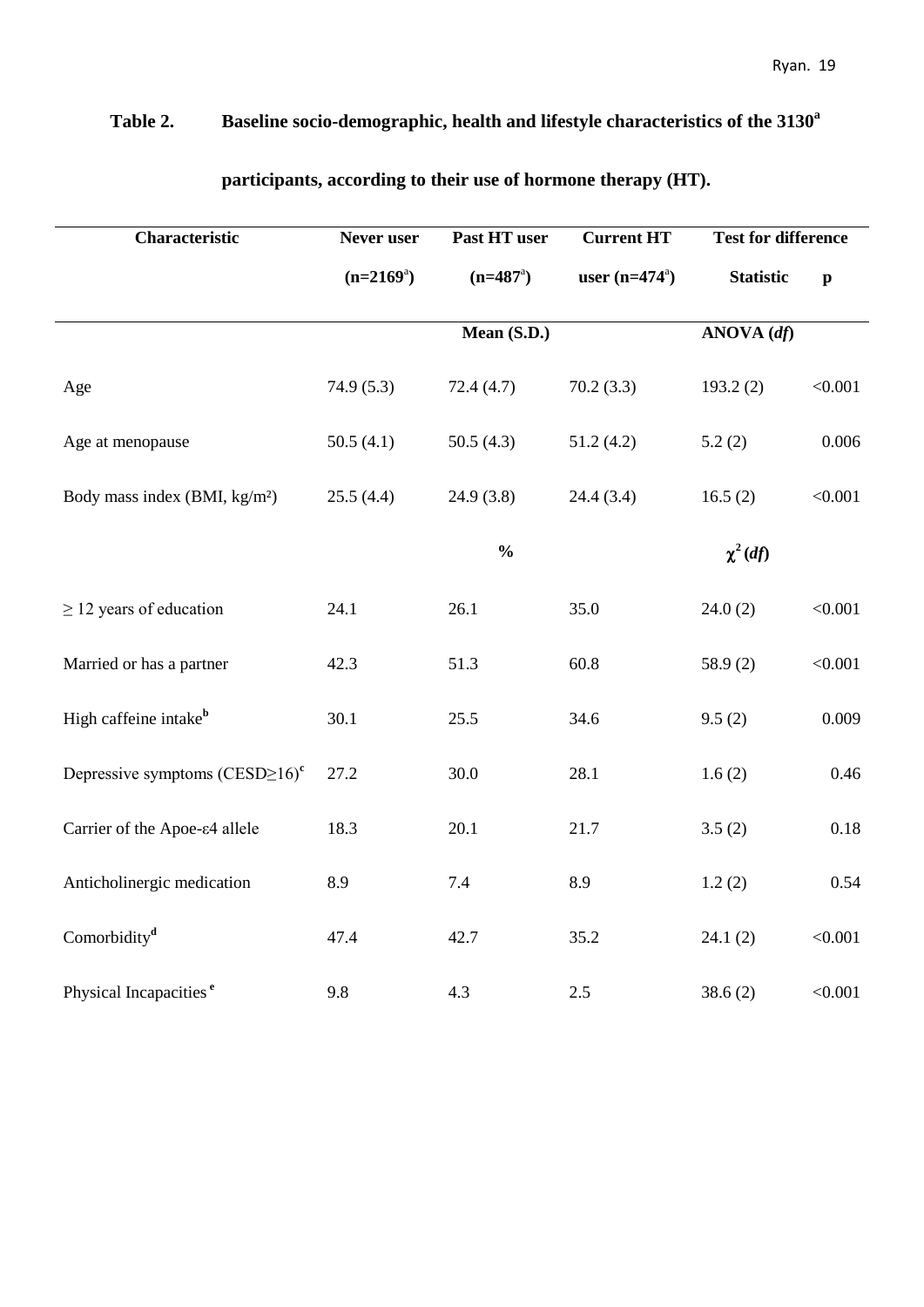### Centre **<sup>f</sup>**

| <b>Bordeaux</b>                     | 19.6 | 13.6 | 13.3 | 23.9(4) | < 0.001 |
|-------------------------------------|------|------|------|---------|---------|
| Dijon                               | 55.1 | 54.2 | 60.3 |         |         |
| Montpellier                         | 25.3 | 32.2 | 26.4 |         |         |
|                                     |      |      |      |         |         |
| MMSE score <26                      | 15.3 | 15.8 | 12.9 | 2.1(2)  | 0.35    |
| Isaacs set test score $\leq 40$     | 24.1 | 20.3 | 12.0 | 33.8(2) | < 0.001 |
| Benton score $\leq 10$              | 32.0 | 25.9 | 19.2 | 34.1(2) | < 0.001 |
| Word recall score $\leq 8$          | 30.1 | 26.9 | 21.3 | 15.2(2) | < 0.001 |
| Trail Making Task A score $\geq 69$ | 21.5 | 16.2 | 10.8 | 29.0(2) | < 0.001 |
| Trail Making Task B score ≥139      | 21.9 | 17.3 | 11.9 | 24.0(2) | < 0.001 |
|                                     |      |      |      |         |         |

<sup>a</sup>Except for Trail Making Tasks A and B where N=2774 (1907 never users; 439 past HT users; 428 current HT user).

**<sup>b</sup>**Equivalent to three or more cups of coffee each day.

<sup>c</sup>The presence of depressive symptoms was assessed using the 20-item centre for epidemiology studies depression scale (CES-D), with a cut-off of  $\geq$ 16.

**d** Participants were classified as having comorbidity if they had a history of vascular disease (angina pectoris, myocardial infarction, stroke, cardiovascular surgery, bradycardia or palpitations), other chronic illnesses (asthma, diabetes (fasting glucose≥7.0mmol/l or treatment), hypercholesterolemia (total cholesterol ≥6.2mmol/l), hypertension (resting blood pressure ≥160/95mm Hg or treatment) and thyroid problems) or a diagnoses of cancer within the last 2 years.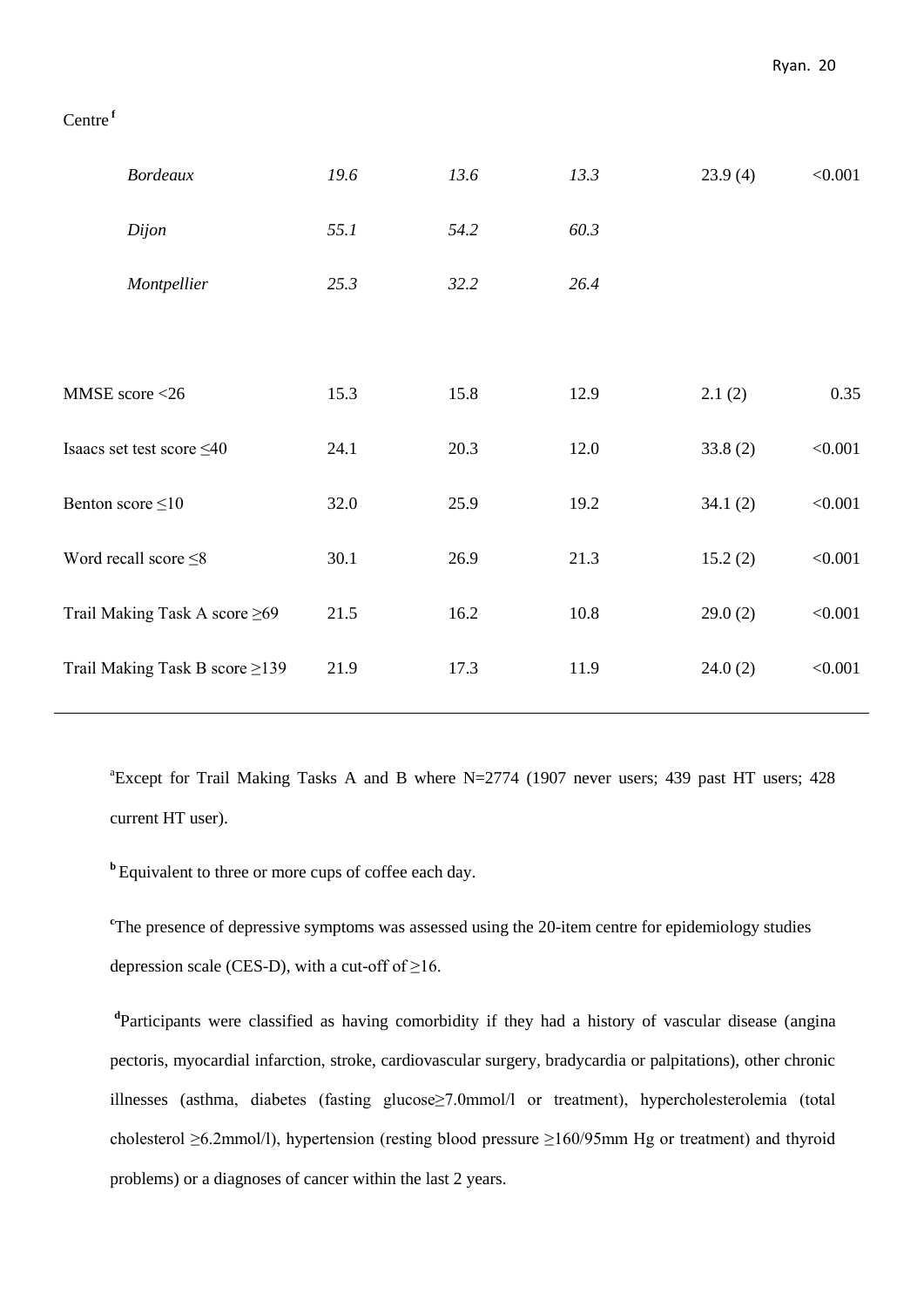**e** Participants were classified as disabled if they were unable to complete at least two tasks from either the Instrumental Activities of Daily Living or the Activities of Daily Living (ADL) scales.

**f** Percentages given within each treatment type.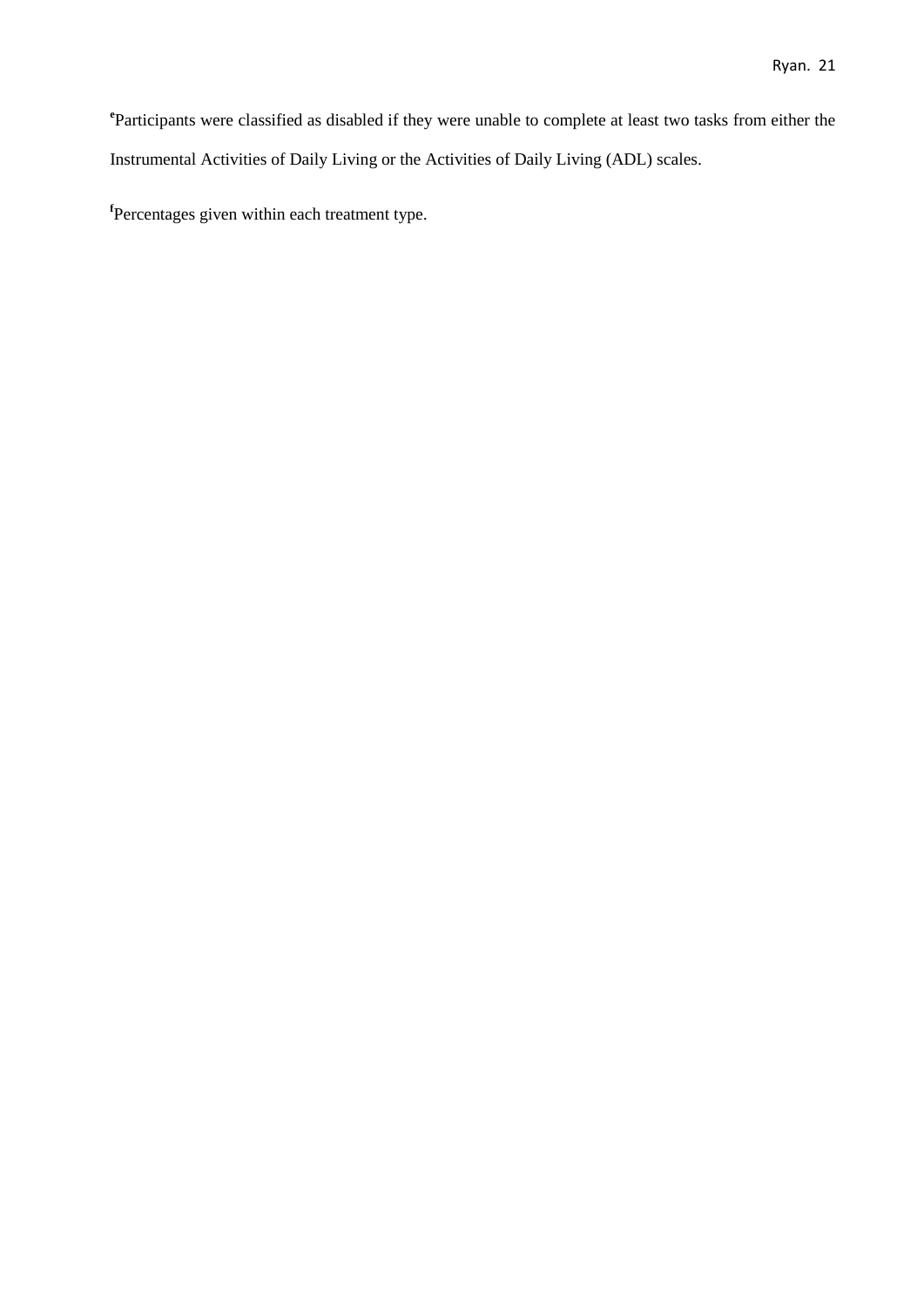| <b>Use of Hormone</b>           |      |                    | Global function, |                    | Verbal fluency,  |                           | Visual memory,   |                    | Verbal memory,       |      | Psychomotor speed, |                  | <b>Executive Function,</b> |                  |
|---------------------------------|------|--------------------|------------------|--------------------|------------------|---------------------------|------------------|--------------------|----------------------|------|--------------------|------------------|----------------------------|------------------|
| <b>Therapy</b>                  |      | <b>MMSE&lt;26</b>  |                  | Isaacs≤40          |                  |                           | $BVRT \leq 10$   |                    | word recall $\leq 8$ |      | TMTA $\geq 69$     |                  | TMTB≥139                   |                  |
|                                 | N    | OR [95% CI]        | $\boldsymbol{p}$ | OR [95% CI]        | $\boldsymbol{p}$ | OR [95% CI]               | $\boldsymbol{p}$ | OR [95% CI]        | $\boldsymbol{p}$     | N    | OR [95% CI]        | $\boldsymbol{p}$ | OR [95% CI]                | $\boldsymbol{p}$ |
| <b>UNADJUSTED</b>               |      |                    |                  |                    |                  |                           |                  |                    |                      |      |                    |                  |                            |                  |
| Never                           | 2169 |                    |                  |                    |                  |                           |                  |                    |                      | 1907 |                    |                  |                            |                  |
| Current                         | 474  | $0.82$ [0.61-1.10] | 0.18             | $0.43$ [0.32-0.58] | 0.001            | $0.50$ [0.39-0.64]        | 0.001            | $0.63$ [0.50-0.80] | 0.001                | 428  | $0.44$ [0.32-0.61] | 0.001            | $0.48$ [0.35-0.66]         | 0.001            |
| Past: $\leq$ 2 years ago        | 141  | $1.19$ [0.76-1.87] | 0.44             | $0.52$ [0.32-0.85] | 0.008            | $0.73$ [0.49-1.07] $0.11$ |                  | $0.89$ [0.61-1.30] | 0.55                 | 129  | $0.84$ [0.53-1.32] | 0.44             | $0.81$ [0.52-1.29]         | 0.38             |
| Past: >2 & $\leq$ 12yrs ago     | 140  | $1.15$ [0.73-1.80] | 0.56             | $0.86$ [0.57-1.30] | 0.48             | $0.76$ [0.52-1.12]        | 0.17             | $0.53$ [0.34-0.82] | 0.004                | 127  | $0.49$ [0.28-0.85] | 0.01             | $0.70$ [0.44-1.14]         | 0.16             |
| Past: >12 & $\leq$ 22yrs ago    | 116  | $0.82$ [0.47-1.43] | 0.49             | $0.87$ [0.55-1.36] | 0.54             | $0.68$ [0.44-1.04]        | 0.08             | $0.97$ [0.64-1.45] | 0.87                 | 104  | $0.66$ [0.39-1.14] | 0.14             | $0.60$ [0.34-1.05]         | 0.07             |
| Past: >22yrs ago                | 90   | $0.93$ [0.51-1.70] | 0.82             | $1.15$ [0.71-1.85] | 0.57             | $0.82$ [0.51-1.31]        | 0.40             | 1.28 [0.83-1.99]   | 0.27                 | 79   | $0.93$ [0.53-1.62] | 0.79             | $0.91$ [0.52-1.58]         | 0.73             |
| <b>MULTIVARIATE<sup>a</sup></b> |      |                    |                  |                    |                  |                           |                  |                    |                      |      |                    |                  |                            |                  |
| Never                           | 2169 |                    |                  |                    |                  |                           |                  |                    |                      | 1907 |                    |                  |                            |                  |
| Current                         | 474  | $1.02$ [0.74-1.40] | 0.90             | $0.64$ [0.47-0.88] | 0.005            | $0.70$ [0.54-0.92]        | 0.009            | $0.89$ [0.69-1.14] | 0.35                 | 428  | $0.66$ [0.47-0.94] | 0.02             | $0.79$ [0.56-1.10]         | 0.16             |
| Past: $\leq$ 2 years ago        | 141  | 1.28 [0.81-2.04]   | 0.30             | $0.59$ [0.36-0.98] | 0.04             | $0.83$ [0.56-1.25]        | 0.38             | $1.01$ [0.68-1.49] | 0.98                 | 129  | $1.01$ [0.63-1.62] | 0.97             | $0.98$ [0.61-1.59]         | 0.95             |
| Past: >2 & $\leq$ 12yrs ago     | 140  | 1.27 [0.78-2.04]   | 0.34             | $1.30$ [0.83-2.01] | 0.25             | $1.08$ [0.72-1.62]        | 0.73             | $0.73$ [0.46-1.44] | 0.17                 | 127  | $0.73$ [0.42-1.29] | 0.29             | $1.18$ [0.71-1.95]         | 0.53             |

### **Table 3. Logistic regression models for the association between HT and cognitive function.**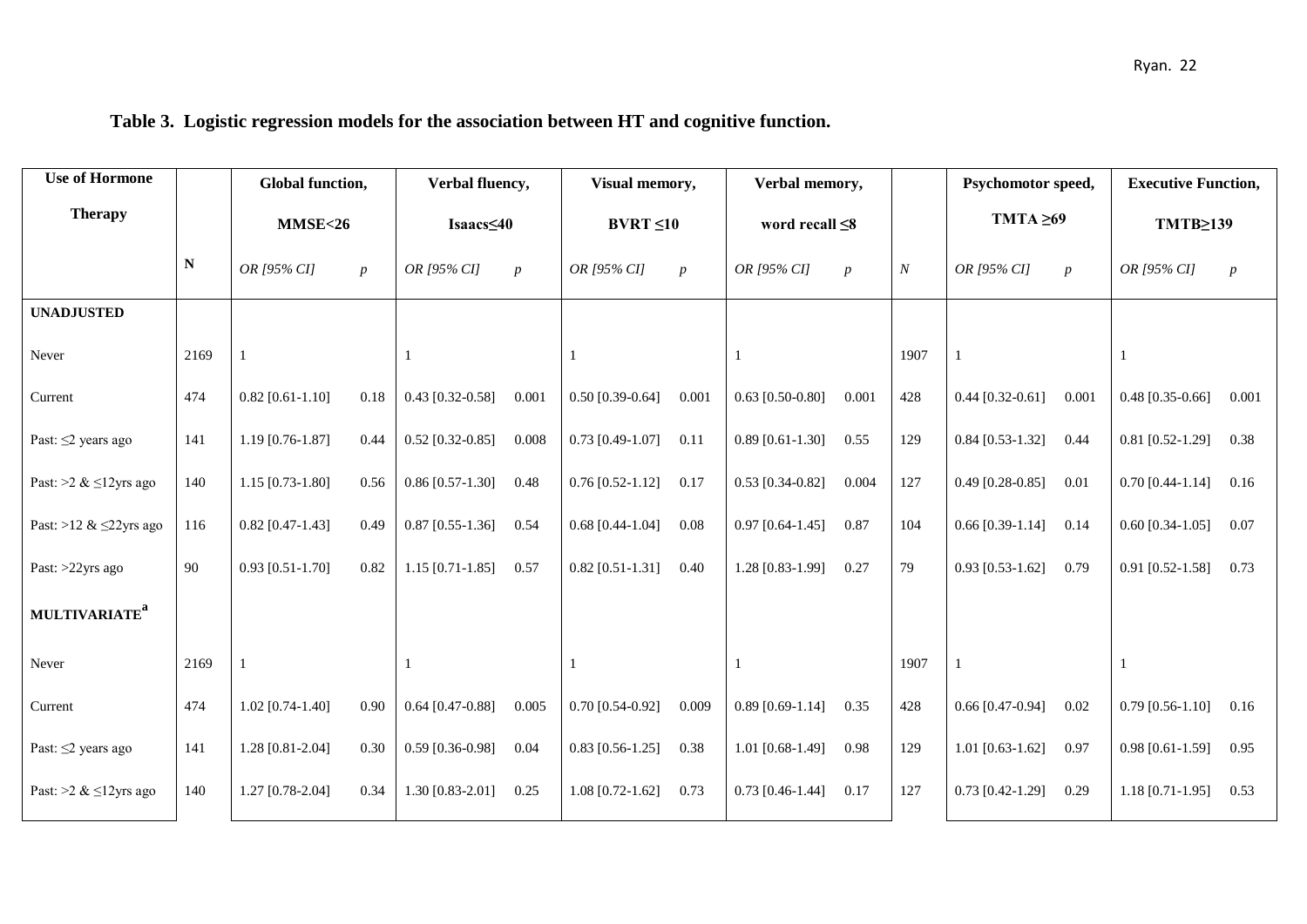| Past: >12 & $\leq$ 22yrs ago | 116 | $0.85$ [0.48-1.50] | 0.58 | $1.06$ [0.66-1.70] 0.80        | $0.79$ [0.51-1.24]      | 0.32 | 1.17 [0.77-1.78]   | 0.46 | 104 | $0.87$ [0.50-1.51] | 0.61 | $0.78$ [0.44-1.38] 0.39 |      |
|------------------------------|-----|--------------------|------|--------------------------------|-------------------------|------|--------------------|------|-----|--------------------|------|-------------------------|------|
| Past: $>22$ yrs ago          | 90  | $0.98$ [0.53-1.84] |      | $0.96$   1.14 [0.69-1.89] 0.60 | $0.82$ [0.51-1.33] 0.42 |      | $1.24$ [0.79-1.95] | 0.34 | 79  | $0.90$ [0.51-1.59] | 0.71 | $0.90$ [0.51-1.61]      | 0.73 |
|                              |     |                    |      |                                |                         |      |                    |      |     |                    |      |                         |      |

<sup>a</sup>Adjusted for centre, age, education level, age at menopause, marital status, depressive symptoms, physical incapacities, comorbidity, Apoe-ε4 allele, high caffeine

consumption, anticholinergic drugs and BMI.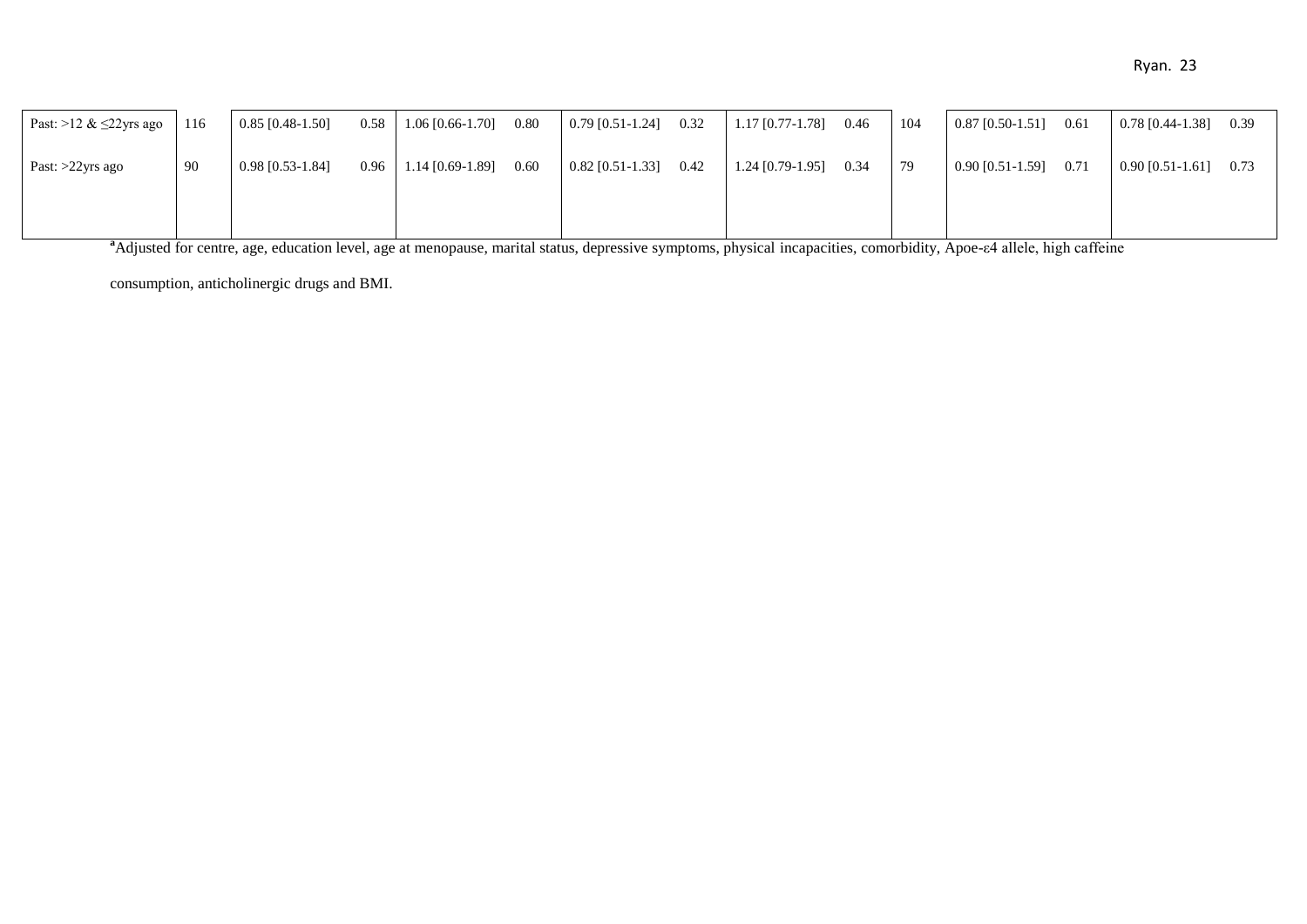# **Table 4. Logistic regression models for the association between characteristics of current HT use and poor cognitive function at**

**baseline.**

| <b>Characteristics of</b> |           | Unadjusted                   |                  | <b>Multivariate</b> <sup>a</sup>    |                  |                                  | Unadjusted       |                                  | Multivariate <sup>a</sup> |                  | Unadjusted                           |                  | <b>Multivariate</b> <sup>a</sup>     |                  |
|---------------------------|-----------|------------------------------|------------------|-------------------------------------|------------------|----------------------------------|------------------|----------------------------------|---------------------------|------------------|--------------------------------------|------------------|--------------------------------------|------------------|
| current HT users          |           | Verbal fluency,<br>Isaacs≤40 |                  | Verbal fluency,<br>$Isaacs \leq 40$ |                  | Visual memory,<br>$BVRT \leq 10$ |                  | Visual memory,<br>$BVRT \leq 10$ |                           |                  | Psychomotor speed,<br>TMTA $\geq 69$ |                  | Psychomotor speed,<br>TMTA $\geq 69$ |                  |
|                           | ${\bf N}$ | OR [95% CI]                  | $\boldsymbol{p}$ | OR [95% CI]                         | $\boldsymbol{p}$ | OR [95% CI]                      | $\boldsymbol{p}$ | OR [95% CI]                      | $\boldsymbol{p}$          | $\boldsymbol{N}$ | OR [95% CI]                          | $\boldsymbol{p}$ | OR [95% CI]                          | $\boldsymbol{p}$ |
| Duration of use:          |           |                              |                  |                                     |                  |                                  |                  |                                  |                           |                  |                                      |                  |                                      |                  |
| Never used                | 2169      |                              |                  |                                     |                  |                                  |                  |                                  |                           | 1907             |                                      |                  | 1                                    |                  |
| $<$ 10yrs                 | 157       | $0.60$ [0.39-0.93]           | 0.02             | $0.85$ [0.53-1.35]                  | 0.48             | $0.54$ [0.36-0.81]               | < 0.01           | $0.72$ [0.47-1.09]               | 0.12                      | 142              | $0.56$ [0.34-0.93]                   | 0.02             | $0.82$ [0.49-1.38]                   | 0.46             |
| $>10 \& 15$ yrs           | 160       | $0.40$ [0.24-0.66]           | < 0.01           | $0.71$ [0.42-1.21]                  | 0.21             | $0.45$ [0.30-0.68]               | < 0.01           | $0.71$ [0.46-1.10]               | 0.12                      | 143              | $0.46$ [0.27-0.78]                   | < 0.01           | $0.81$ [0.46-1.41]                   | 0.45             |
| $>15$ yrs                 | 127       | $0.33$ [0.18-0.60]           | < 0.01           | $0.48$ [0.26-0.90]                  | 0.02             | $0.57$ [0.37-0.88]               | < 0.01           | $0.78$ [0.50-1.23]               | 0.29                      | 116              | $0.35$ [0.18-0.67]                   | < 0.01           | $0.50$ [0.26-0.98]                   | 0.04             |
| <b>Initiation of use:</b> |           |                              |                  |                                     |                  |                                  |                  |                                  |                           |                  |                                      |                  |                                      |                  |
| Never used                | 2169      |                              |                  |                                     |                  |                                  |                  |                                  |                           | 1907             |                                      |                  |                                      |                  |
| $\leq$ 5yrs of menopause  | 255       | $0.42$ [0.28-0.62]           | < 0.01           | $0.78$ [0.51-1.19]                  | 0.25             | $0.45$ [0.33-0.64]               | < 0.01           | $0.72$ [0.51-1.03]               | 0.08                      | 231              | $0.40$ [0.26-0.63]                   | < 0.01           | $0.69$ [0.43-1.10]                   | 0.12             |
| >5yrs after menopause     | 194       | $0.47$ [0.30-0.72]           | < 0.01           | $0.58$ [0.37-0.91]                  | 0.02             | $0.60$ [0.43-0.86]               | < 0.01           | $0.72$ [0.50-1.04]               | 0.08                      | 175              | $0.53$ [0.33-0.83]                   | < 0.01           | $0.72$ [0.45-1.16]                   | 0.18             |
| Type of HT:               |           |                              |                  |                                     |                  |                                  |                  |                                  |                           |                  |                                      |                  |                                      |                  |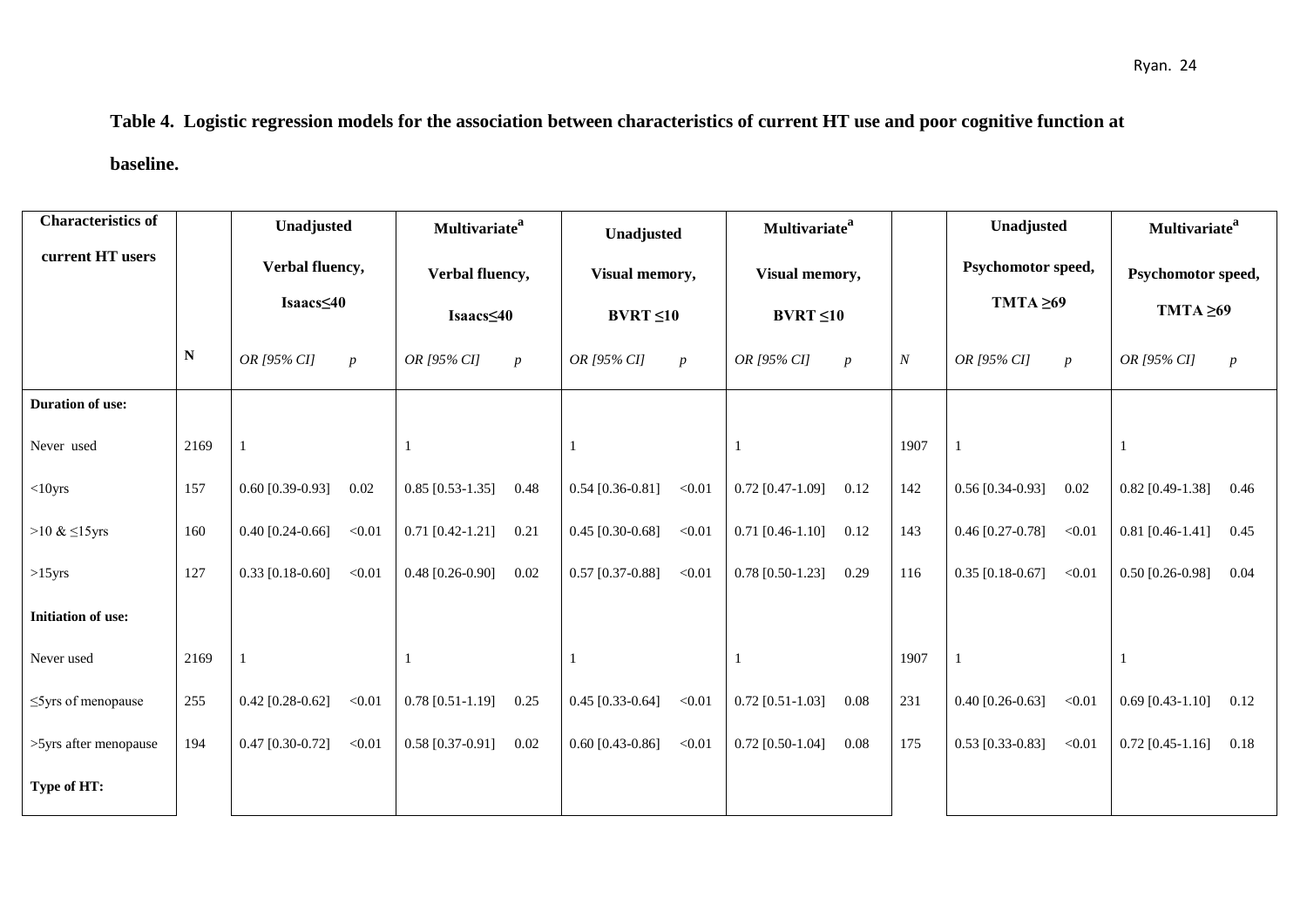| Never used             | 2169 |                    |        |                    |       |                    |        |                    |      | 1907 |                    |        |                     |      |
|------------------------|------|--------------------|--------|--------------------|-------|--------------------|--------|--------------------|------|------|--------------------|--------|---------------------|------|
| Estrogen alone         | 46   | $0.47$ [0.20-1.12] | 0.09   | $0.60$ [0.25-1.46] | 0.26  | $0.67$ [0.34-1.32] | 0.25   | $0.79$ [0.39-1.61] | 0.53 | 41   | $0.40$ [0.14-1.11] | 0.08   | $0.53$ [0.18-1.52]  | 0.24 |
| Oral estrogen $\&$     | 78   | $0.52$ [0.27-0.99] | 0.05   | $0.85$ [0.44-1.67] | 0.64  | $0.46$ [0.26-0.83] | 0.01   | $0.69$ [0.37-1.26] | 0.23 | 73   | $0.39$ [0.18-0.85] | 0.02   | $0.58$ [0.26-1.30]  | 0.19 |
| progestagen            |      |                    |        |                    |       |                    |        |                    |      |      |                    |        |                     |      |
| Transdermal estrogen & | 329  | $0.39$ [0.27-0.56] | < 0.01 | $0.60$ [0.41-0.88] | 0.009 | $0.48$ [0.36-0.67] | < 0.01 | $0.69$ [0.50-0.94] | 0.02 | 295  | $0.44$ [0.30-0.65] | < 0.01 | $0.69$ [0.46-1.03]  | 0.07 |
| progestagen            |      |                    |        |                    |       |                    |        |                    |      |      |                    |        |                     |      |
| Natural progesterone   | 164  | $0.44$ [0.27-0.71] | < 0.01 | $0.65$ [0.39-1.07] | 0.09  | $0.58$ [0.39-0.85] | < 0.01 | $0.79$ [0.53-1.19] | 0.26 | 148  | $0.57$ [0.35-0.93] | 0.02   | $0.86$ [0.52-1.42]  | 0.55 |
| Synthetic progestin    | 165  | $0.34$ [0.20-0.59] | < 0.01 | $0.55[0.32-0.95]$  | 0.03  | $0.40$ [0.26-0.61] | < 0.01 | $0.59[0.37-0.91]$  | 0.02 | 147  | $0.33$ [0.18-0.59] | < 0.01 | $0.5210.28 - 0.971$ | 0.04 |
| Other / unsure         | 21   | Nd                 |        | Nd                 |       | Nd                 |        | Nd                 |      | 19   |                    |        | Nd                  |      |

**a**<br> **a**Adjusted for centre, age, education level, age at menopause, marital status, depressive symptoms, physical incapacities, comorbidity, Apoe-ε4 allele, high caffeine

consumption, anticholinergic drugs and BMI.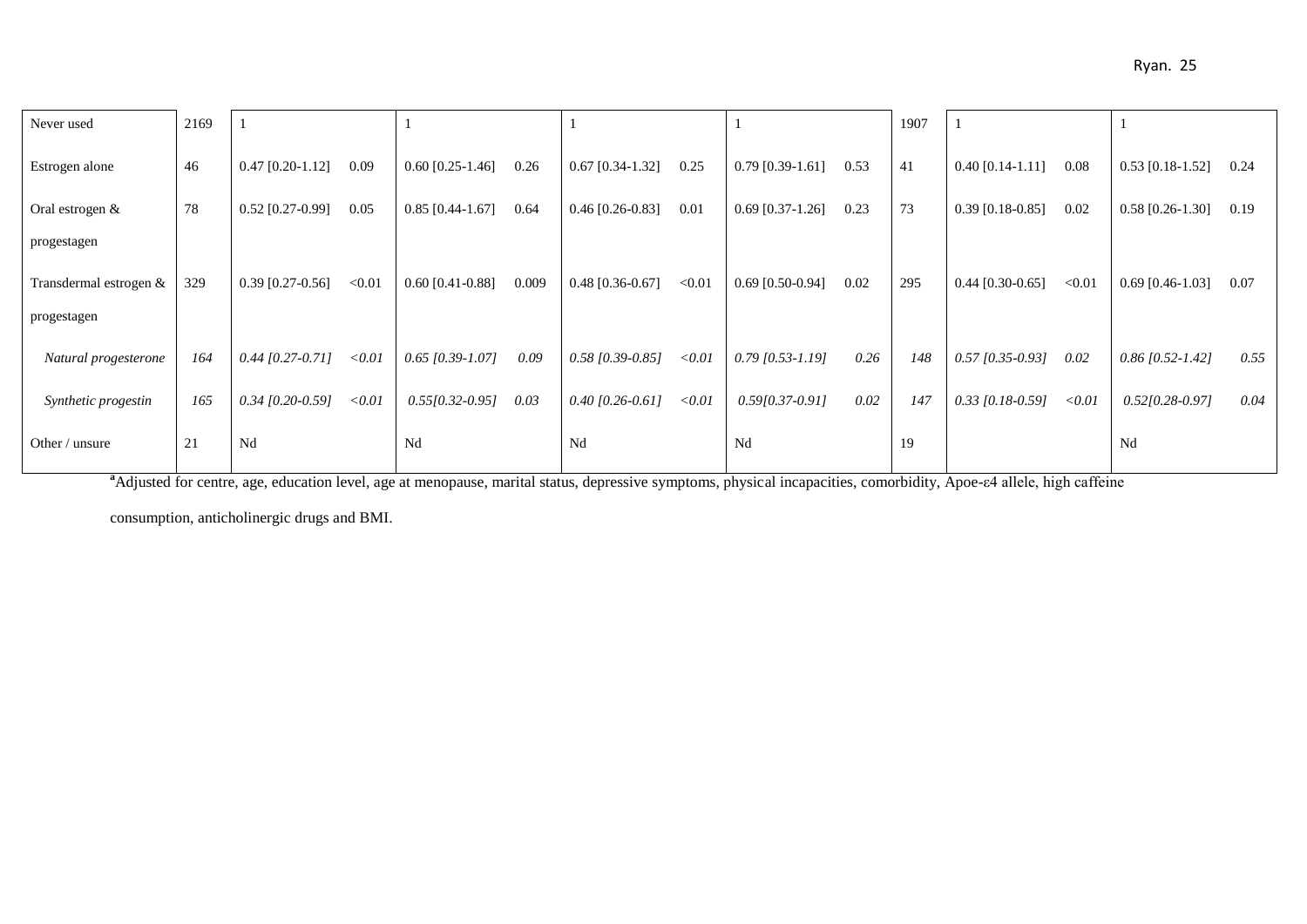| <b>Exposure</b>                        |      |                     |              | <b>Incidence of Dementia</b> |              |      | <b>Incidence of Alzheimer's Disease</b> |              |                     |              |  |  |
|----------------------------------------|------|---------------------|--------------|------------------------------|--------------|------|-----------------------------------------|--------------|---------------------|--------------|--|--|
|                                        |      |                     |              | $(n=79 \text{ cases})$       |              |      | $(n=53 \text{ cases})^b$                |              |                     |              |  |  |
|                                        | N    | Unadjusted          |              | <b>Multivariate</b>          |              | N    | Unadjusted                              |              | <b>Multivariate</b> |              |  |  |
|                                        |      | <b>HR</b> [95% CI]  | $\mathbf{p}$ | <b>HR</b> [95% CI]           | $\mathbf{p}$ |      | <b>HR</b> [95% CI]                      | $\mathbf{p}$ | <b>HR</b> [95% CI]  | $\mathbf{p}$ |  |  |
| Never use of HT                        | 2169 |                     |              |                              |              | 2146 |                                         |              |                     |              |  |  |
| Past use of HT                         | 487  | $0.76(0.38-1.51)$   | 0.43         | $0.74(0.35-1.55)$            | 0.42         | 485  | $0.79(0.34-1.83)$                       | 0.57         | $0.39(0.39-2.23)$   | 0.86         |  |  |
| Current use of HT                      | 474  | $1.04(0.43-2.50)$   | 0.94         | $0.83(0.32 - 2.17)$          | 0.70         | 473  | $1.61(0.60-4.32)$                       | 0.34         | $1.36(0.44-4.20)$   | 0.59         |  |  |
|                                        |      |                     |              |                              |              |      |                                         |              |                     |              |  |  |
| Apoe- $\varepsilon$ 4 + (all women)    | 3130 | $2.35(1.53-3.60)$   | < 0.001      | $2.27(1.48-3.49)$            | < 0.001      | 3104 | $2.38(1.42 - 4.00)$                     | 0.001        | $2.21(1.31-3.74)$   | 0.003        |  |  |
|                                        |      |                     |              |                              |              |      |                                         |              |                     |              |  |  |
| Apoe-ε4 - & never HT user              | 1773 |                     |              | 1                            |              | 1757 | 1                                       |              |                     |              |  |  |
| Apoe-ε4 - & past HT user               | 389  | $0.61(0.25-1.53)$   | 0.30         | $0.54(0.22-1.35)$            | 0.19         | 387  | $0.56(0.17-1.82)$                       | 0.34         | $0.48(0.15-1.57)$   | 0.23         |  |  |
| Apoe-ε4 - & current HT user            | 371  | $1.35(0.52 - 3.53)$ | 0.54         | $1.05(0.41 - 2.73)$          | 0.92         | 370  | $2.01(0.67-5.97)$                       | 0.21         | $1.45(0.49-4.32)$   | 0.51         |  |  |
| Apoe-ε4 + & never HT user              | 396  | $2.33(1.47-3.71)$   | < 0.001      | $2.24(1.41-3.56)$            | < 0.001      | 389  | $2.29(1.30-4.05)$                       | 0.004        | $2.13(1.20-3.80)$   | 0.01         |  |  |
| Apoe- $\varepsilon$ 4 + & past HT user | 98   | $2.58(0.92 - 7.23)$ | 0.07         | $2.33(0.83 - 6.53)$          | 0.11         | 98   | $3.24(0.98-10.7)$                       | 0.05         | $2.54(0.76-8.53)$   | 0.13         |  |  |
| Apoe-ε4 + & current HT user            | 103  | $1.13(0.15-8.39)$   | 0.91         | $0.87(0.12-6.52)$            | 0.89         | 103  | $2.17(0.28-16.6)$                       | 0.46         | $1.47(0.19-11.5)$   | 0.71         |  |  |

### **Table 5. Cox proportional hazards models for the incidence of dementia and Alzheimer's Disease according to HT use.**